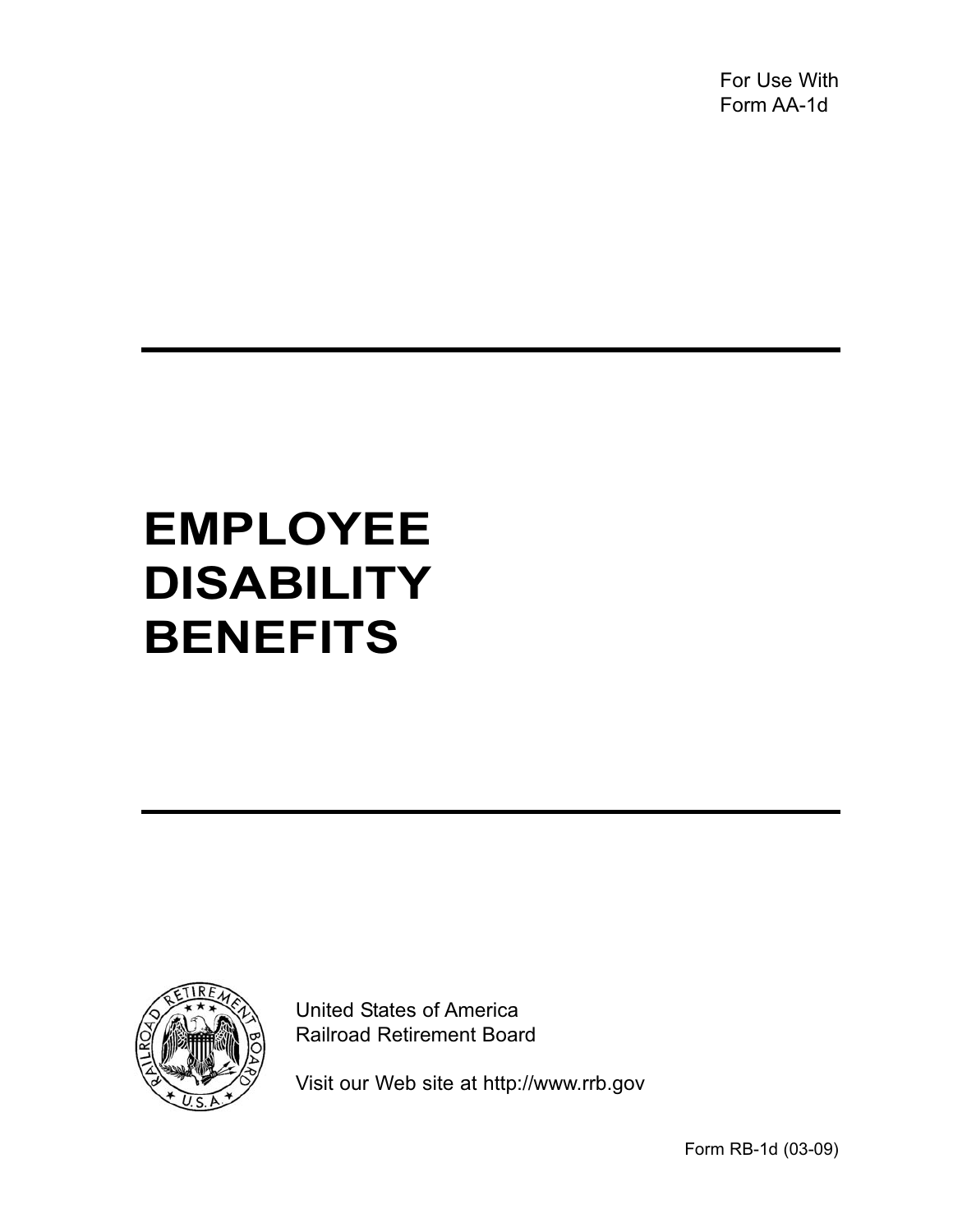# **Table of Contents**

#### **Part II - About Your Disability Annuity**

| Chapter 11 - A Conviction Due to a Criminal Offense Can Affect Your Annuity  10 |  |
|---------------------------------------------------------------------------------|--|
|                                                                                 |  |

## **Part III - About Your Period Of Disability ("Disability Freeze")**

## **Part IV - Applying For Early Medicare Coverage**

#### **Part V - Events That Can Affect Your Disability Benefits**

## **Part VI - Glossary**

|--|--|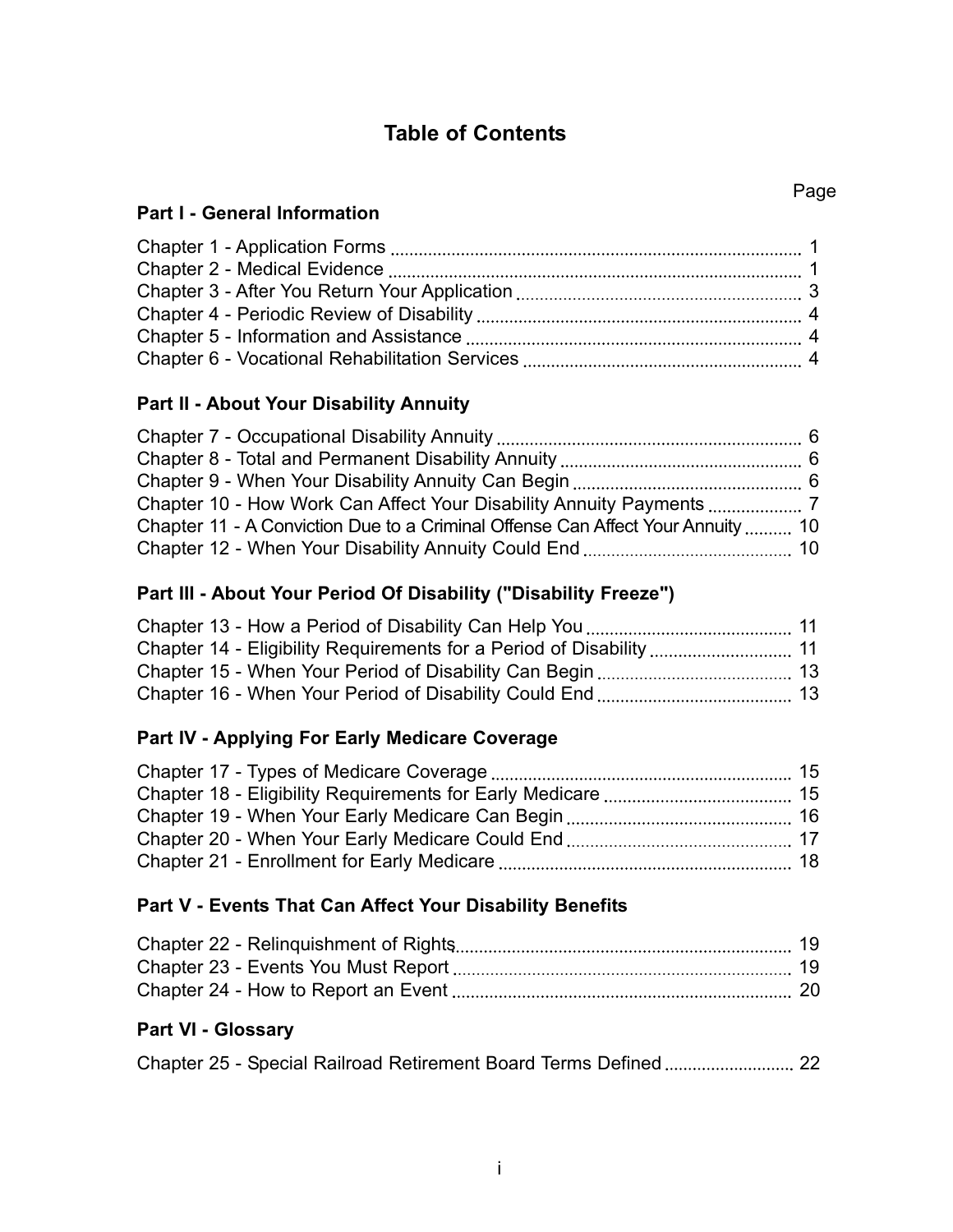## **Chapter 1 - Application Forms**

To receive the disability benefits described in this booklet, you must file an application form. This chapter will explain the forms you must file to receive a disability benefit.

To expedite filing for a disability annuity, you or a family member should call or write the nearest Railroad Retirement Board (RRB) field office to schedule an appointment. For the appointment, bring in any medical evidence in your possession and any medical records you can secure from your treating physicians.

## A. Disability Annuity

To receive monthly disability annuity payments, Form AA-1d, *Application for Determination of Employee's Disability,* must be filed with Form AA-1, *Application for Employee Annuity,* and Form G-251,*Vocational Report.* 

If you have filed for a disability annuity, you are automatically considered for a period of disability and early Medicare coverage.

#### B. Period of Disability and Early Medicare Coverage

If you have already received a monthly railroad retirement annuity payment, you may file Form AA-1d and Form G-251 for the period of disability and early Medicare coverage. Normally, you would do this if you:

- are disabled and applied for, or are already receiving, monthly annuity payments based on 30 years of railroad service at age 60 or later, or
- receive monthly disability payments but you did not previously qualify for a period of disability or early Medicare coverage when your annuity began.

#### **Chapter 2 - Medical Evidence**

When you apply for any type of disability benefit, it is your responsibility to prove to the RRB that you are *"permanently disabled" (see Part VI, Item 6, for definition).* You must provide or tell us about any evidence which may show that you are disabled.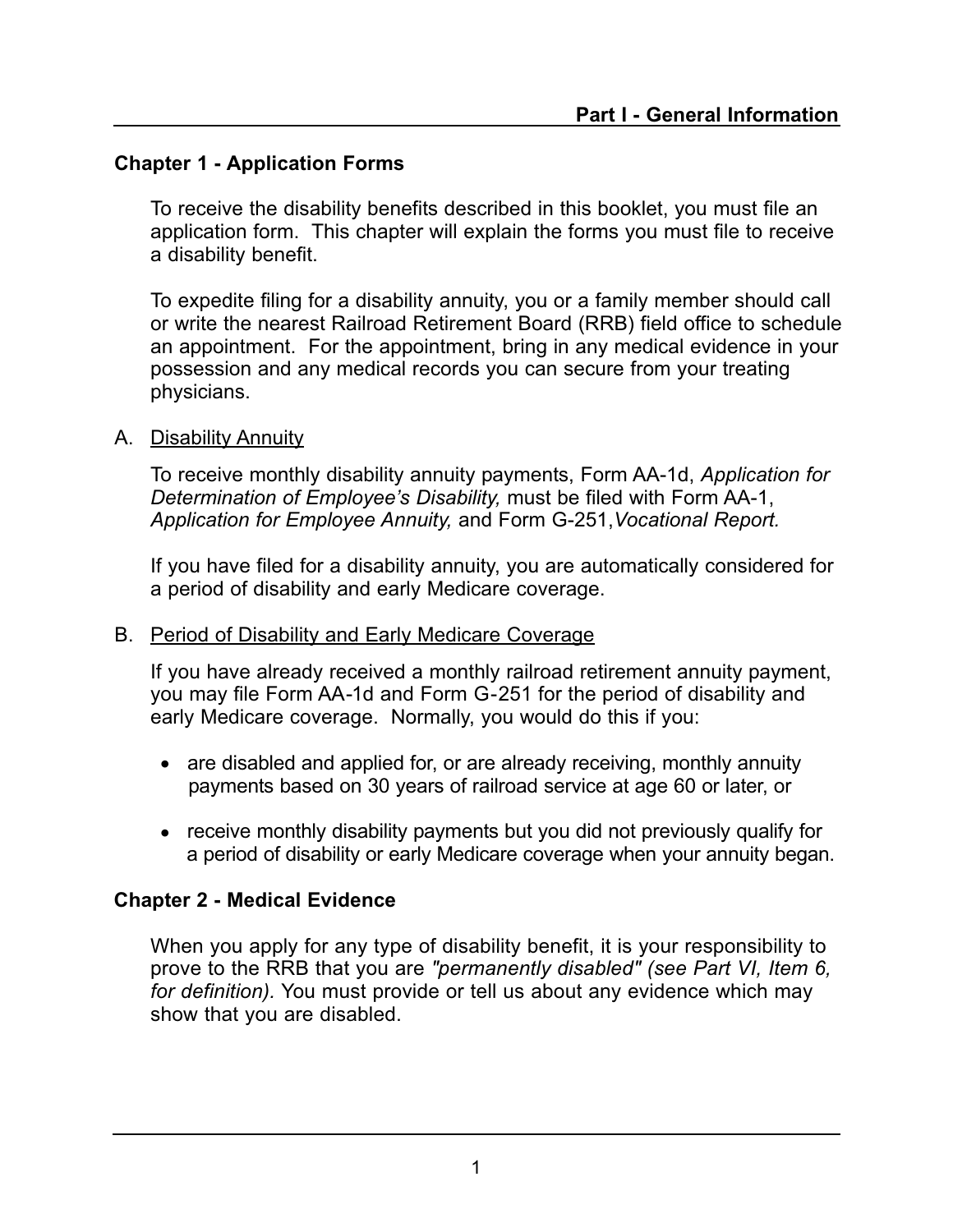## **Part I - General Information**

#### A. <u>How to Furnish Medical Evidence</u>

You may furnish medical evidence in three ways:

- 1. We will give you a report form for your personal physician to complete. In this way we can get information about your condition from the medical source that knows you best.
- 2. We will ask you to sign an authorization to release to the RRB any hospital, clinic, or employer medical records about your condition.
- 3. We may ask you to be examined at the RRB's expense if more evidence is needed to:
	- obtain more detailed or specialized medical findings about your condition, or
	- resolve conflicts or differences in the evidence already on file.

#### B. Acceptable Sources of Medical Evidence

The following are acceptable sources of medical evidence:

- Licensed physicians
- Licensed osteopaths
- Licensed or certified psychologists
- Licensed optometrists
- Persons authorized to send copies or summaries of the medical records of hospitals, clinics, sanitariums, medical institutions, or health care facilities.

#### C. Other Sources of Information

Sometimes, information from other sources can be important to a decision about your ability to work, such as:

public and private social welfare agencies,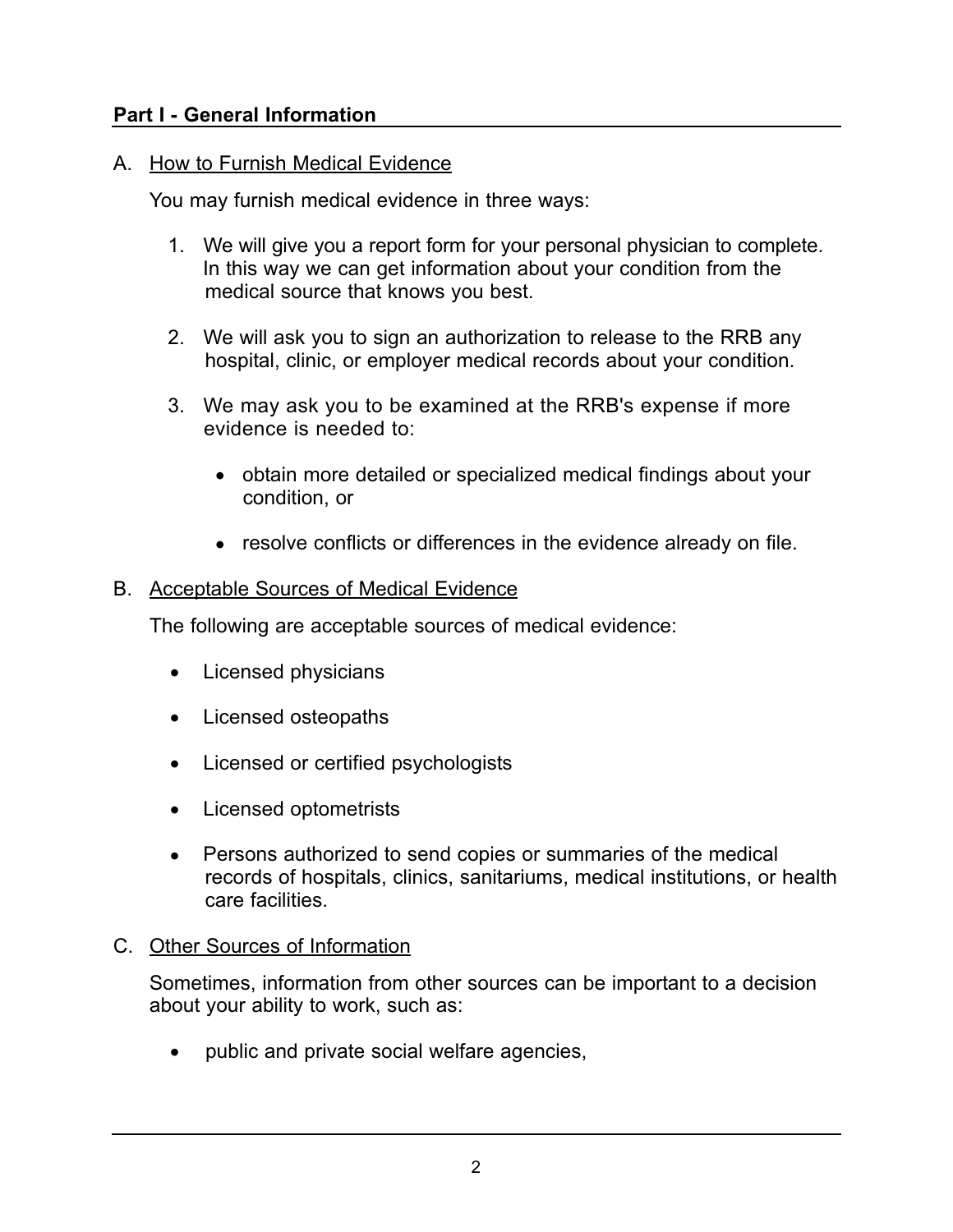- observations by non-medical sources (for instance, a vocational consultant), and
- other practitioners (naturopaths, chiropractors, audiologists, etc.).

#### D. Failure to Submit Evidence

It is in your best interest to fully cooperate if medical or other evidence is needed so that the decision on your claim is made as quickly as possible and based on the best information available.

If you fail to submit medical evidence that is needed and requested, a decision will be made on the evidence available.

If you fail or refuse to report without good cause for an examination scheduled and paid for by the RRB, it may be decided that you are not disabled.

#### **Chapter 3 - After You Return Your Application**

After the RRB receives your completed application and all the needed evidence, the RRB will decide if you are entitled to disability benefits.

If you cannot receive disability benefits, the RRB will send you a notice explaining:

- why you cannot receive disability benefits, and
- what you can do if you disagree with the reason you cannot receive them.

If you can receive disability benefits, you will receive a notice that shows the amount of your monthly payments, if any, and other information about your benefits.

Sometimes the RRB will not be able to make a decision on your application without obtaining additional information. If so, an RRB representative will contact you by telephone or mail. You may be asked to send us the additional forms, proofs, or statements that are needed. You may also be asked to report for a medical examination.

The RRB will normally notify you of the decision on your application in 4 months or less. If you do not hear from us within that time, contact the nearest RRB office.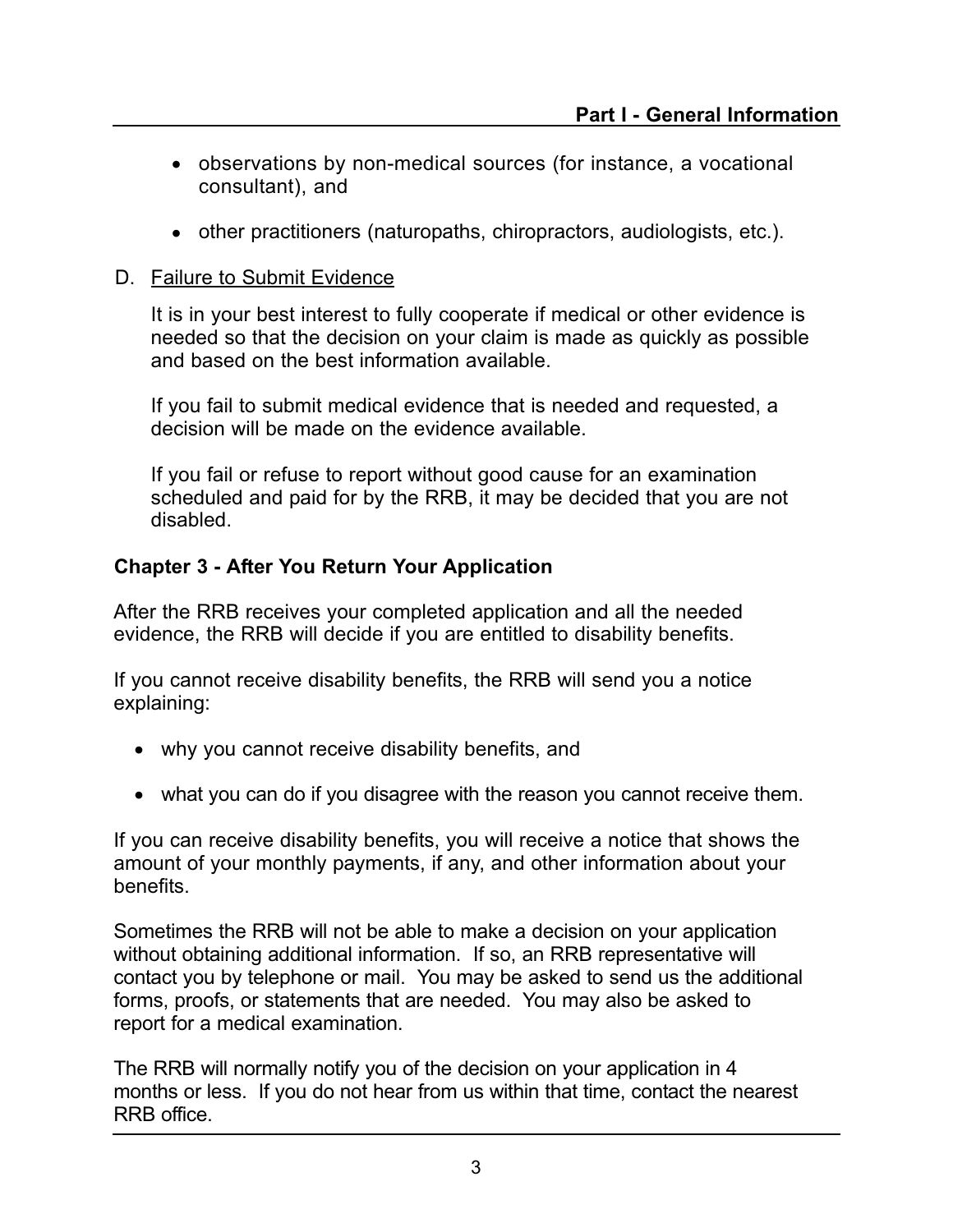## **Part I - General Information**

## **Chapter 4 - Periodic Review of Disability**

Your case may be periodically reviewed to determine if your condition is still severe enough to prevent you from working. This is necessary to see if your disability annuity, period of disability, or early Medicare coverage should continue.

When your case is reviewed, we may ask you for information and evidence or to report for a medical examination.

#### **Chapter 5 - Information and Assistance**

Any time you need information or assistance, you may contact the nearest field office of the RRB. In addition to the personal attention you will receive, special booklets and other printed material are available. To locate the nearest RRB office visit our Web site at www.rrb.gov, or call our toll-free HelpLine at 1-877-772-5772.

If you need to personally visit one of our field offices, please call for an appointment. You will not be refused service if you do not have an appointment, but our staff can serve you better when an appointment is made. Most offices are open to the public from 9:00 a.m. to 3:30 p.m., Monday through Friday.

## **Chapter 6 - Vocational Rehabilitation Services**

Vocational rehabilitation providers furnish a wide variety of services to help people with disabilities return to work. These services are designed to provide the client with the training or other services that are needed to return to work, to enter a new line of work, or to enter the workforce for the first time.

If you are disabled and want to work, you may contact the rehabilitation agency in your state directly, at any time, and let that agency know of your interest in receiving rehabilitation services to help go to work. The address and telephone number of the state vocational rehabilitation agency can be found in the telephone book.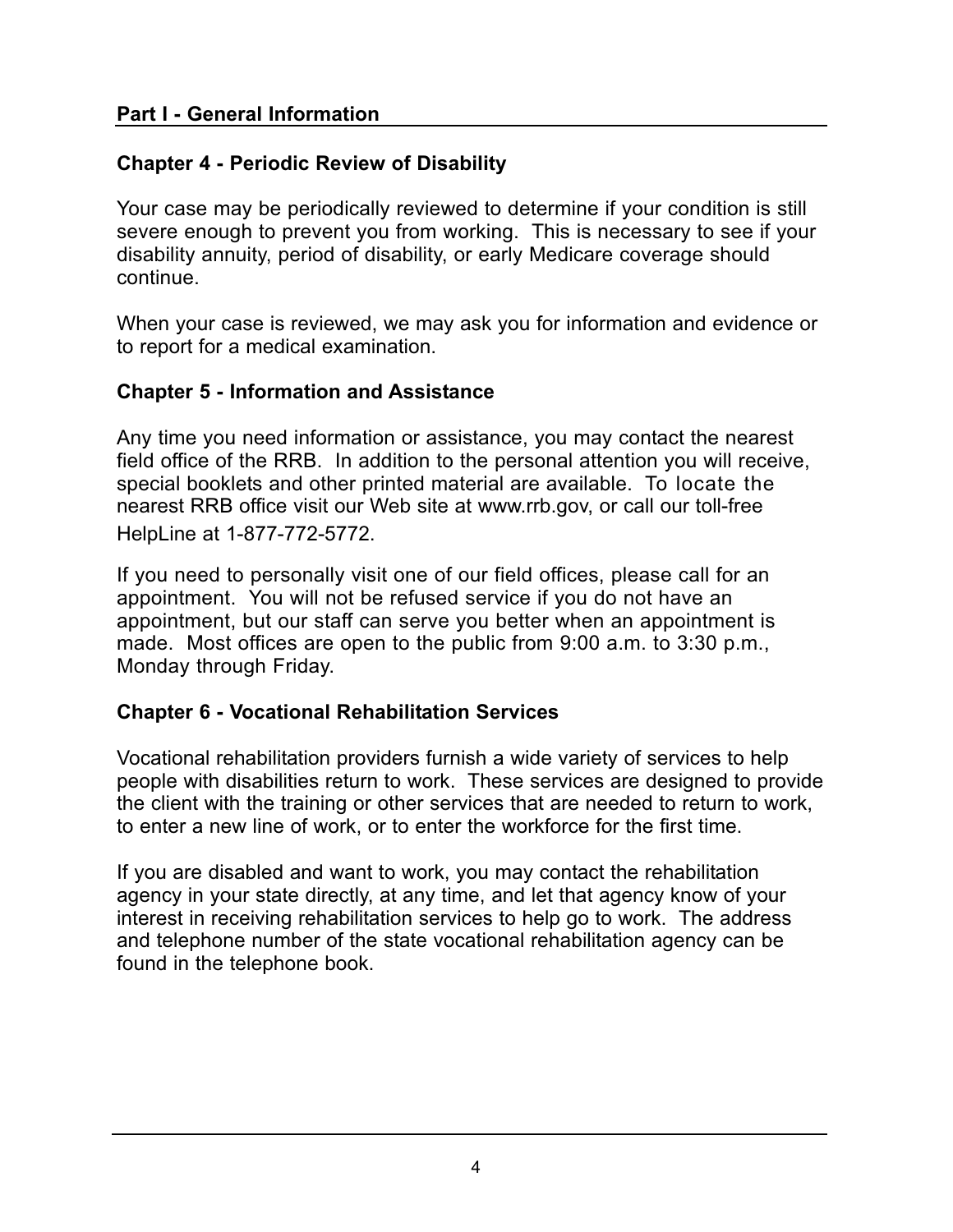## Your Responsibility for Reporting Events

Rights to benefits under the Railroad Retirement Act also carry responsibilities for reporting events that may affect the payment of benefits. The RRB informs you of events you are obligated to report; and, if you do not comply, benefit overpayments can occur that have to be repaid, sometimes with interest and penalties. Part V of this booklet lists the events that you must promptly report to the RRB.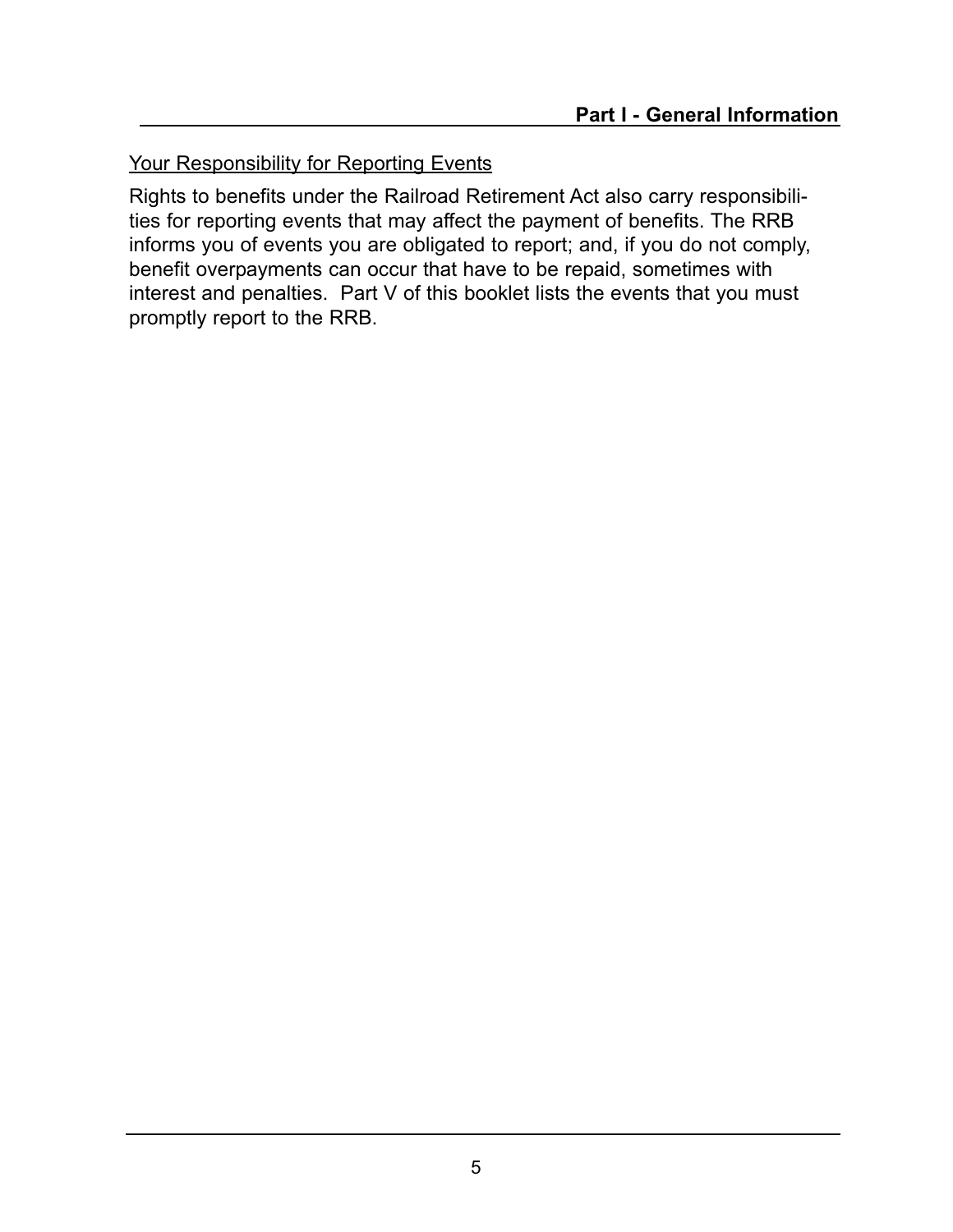# **Part ll - About Your Disability Annuity**

# **Chapter 7 - Occupational Disability Annuity**

If you are **unable to work in your regular railroad job**, you may qualify for an occupational disability annuity.

To receive an occupational disability annuity, you must:

- have a current connection with the railroad industry, **and**
- have 240 months of creditable railroad service, **or** have 120 months of creditable railroad service and be at least age 60, **and**
- be *"permanently disabled"* for work in your *"regular railroad occupation" (see Part VI, Items 6 and 7, for definitions).*

# **Chapter 8 - Total and Permanent Disability Annuity**

If you are **unable to work in any kind of regular job**, you may qualify for a total and permanent disability annuity.

To receive a total and permanent disability annuity, you must:

- stop all work, and
- have 120 months of creditable railroad service, **or** have at least 60 months of creditable railroad service after 1995. (If you have less than 120 months of creditable railroad service, your Tier II benefit cannot begin before you attain age 62.) and
- be *"permanently disabled"* for any kind of *"regular work" (see Part VI, Items 6 and 8, for definitions).*

## **Chapter 9 - When Your Disability Annuity Can Begin**

You may select the date you wish your disability annuity payments to begin.

The date you may select is either:

- the earliest date permitted by law, **or**
- another date that may be more advantageous to you.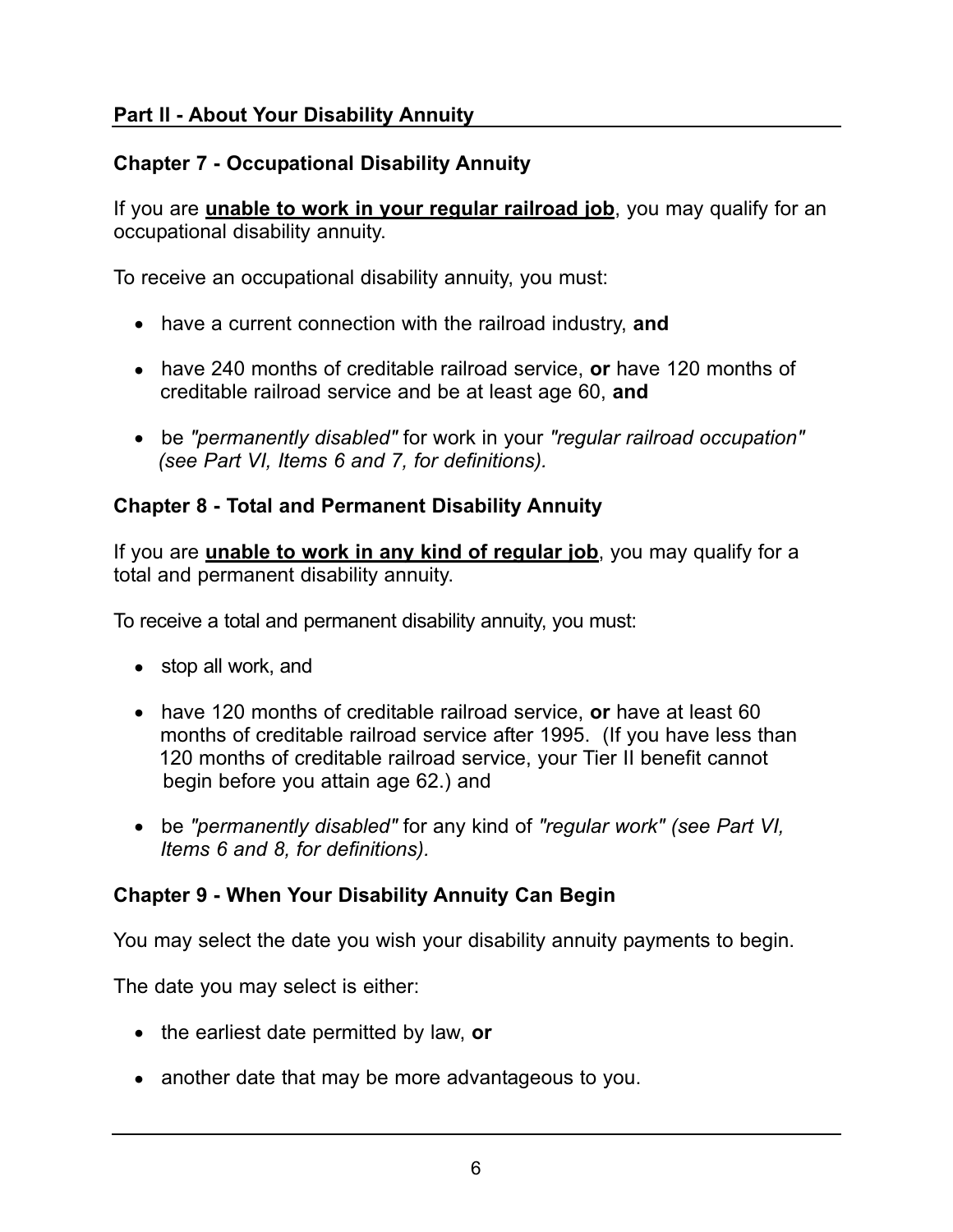## A. Ceneral Rule

Generally, the earliest annuity beginning date permitted by law is the **latest**  of the following:

- The first day of the 12<sup>th</sup> month before the month in which the Railroad Retirement Board (RRB) received your annuity application **or**
- the first day of the month following the disability annuity waiting period.

## B. Previous Disability Annuity Rule

If you previously received a disability annuity which ended within 5 years of the month your current disability begins, the earliest annuity beginning date permitted by law is the **latest** of the following:

- The first day of the 12<sup>th</sup> month before the month in which the RRB received your annuity application, **or**
- the first day of the month you again became disabled.

If the date you select is earlier than the earliest date permitted by law, your annuity will begin on the earliest date permitted by law.

## C. Disability Annuity Waiting Period

If the beginning date of your annuity is determined under the General Rule as described above, a waiting period must be completed before your annuity can begin. The waiting period ends the last day of the 5<sup>th</sup> month after the month your disability began.

## **Chapter 10 - How Work Can Affect Your Disability Annuity Payments**

Work and earnings can affect the payment of your annuity and must be reported promptly to the RRB in order to avoid potential overpayments and penalties. The following describes the effect of work on your benefit payments.

## A. Work in the Railroad Industry

Your annuity cannot be paid for any month that you work in the railroad industry.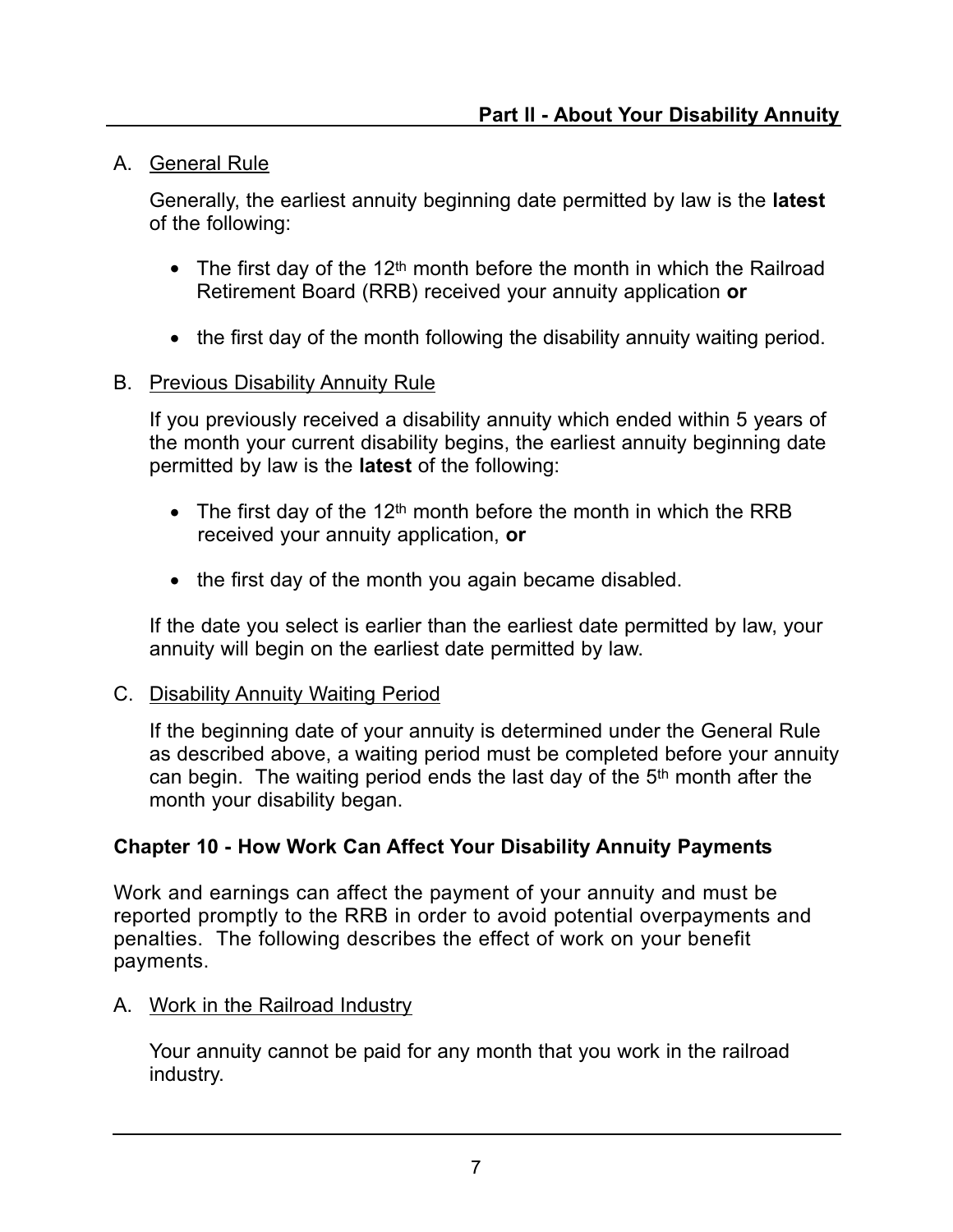## **Part ll - About Your Disability Annuity**

B. Work for Your Last Nonrailroad Employer

Your Tier II and supplemental annuity, if any, are subject to deductions for earnings from your last nonrailroad employer. The deduction is \$1 for each \$2 in earnings not to exceed 50% of these components.

#### C. Work for any Employer

**Note:** Section C refers to disability earnings limits. Refer to Form AB-31, *How Work Affects Your Disability Annuity*, for the current disability earnings limits.

- 1. **Earnings of more than the disability earnings limit from Any Work** If you are under *"full retirement age" (see Part VI, Item 3, for definition)*, your annuity cannot be paid for any month you do any work and earn over the disability earnings limit\*.
- 2. **Earnings**–Earnings include wages before payroll deductions, commissions, and other payments for work (such as room and board) and net earnings from self-employment.
- 3. **Penalties for Late Reports**–If your earnings are greater than the disability earnings limit\* for a month, and you do not report it to us within two months, you will be penalized.
	- The first time that you report late, the penalty is one month's annuity.
	- The second time that you report late, the penalty is one month's annuity for each month you earned over the disability earnings limit.
- 4. **End-of-the-Year Adjustment**–If your annuity was adjusted because you reported earnings over the disability earnings limit\*, we will send you a form, after the end of the calendar year, on which to report your earnings. Annuity payments that have been withheld will be paid if you earned less than the disability earnings maximum\*.
	- If you earned more than the disability earnings maximum\*, you will not be entitled to an annuity for some months; the number depends on how much you earned.

<sup>\*</sup> When determining if you have worked over the disability earnings limit/maximum, you must first deduct any impairment-related work expenses from your earnings. Impairment-related work expenses include special expenses you paid for items or services you needed in order to work *(see Part VI, Item 11, for the complete definition).*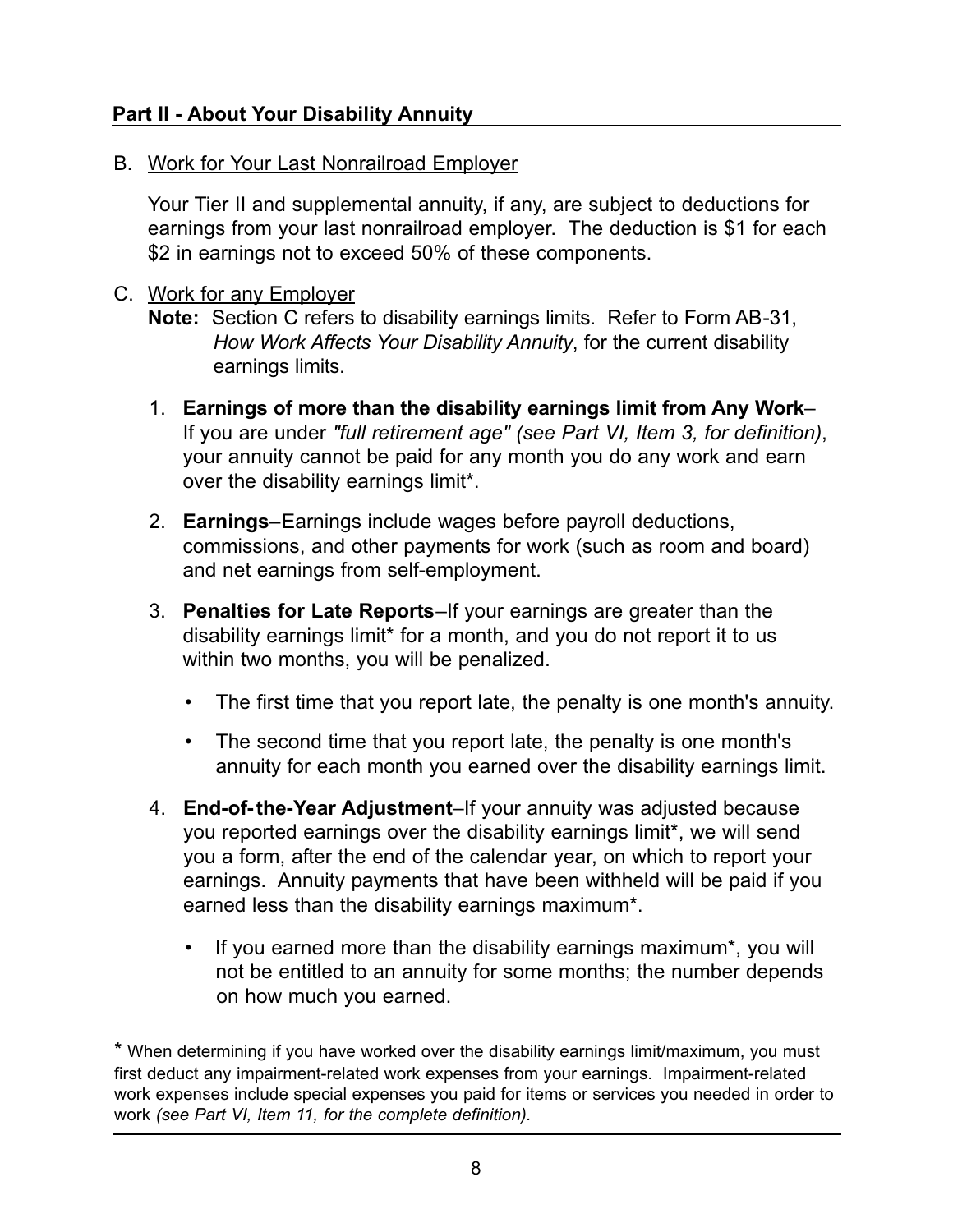• Penalties for late reports can be applied to end-of-year adjustments if they were not already assessed during the year the excess earnings occurred.

**Note:** These disability work restrictions cease upon a disabled employee annuitant's attainment of full retirement age, when the annuitant becomes subject to the work and earnings restrictions applicable to employee annuities based on age and service. This transition is effective no earlier than full retirement age even if the annuitant had 30 years of service.

#### D. Substantial Gainful Activity

Substantial gainful activity is (in general) work which results in earnings. (Refer to Form AB-31, *How Work Affects Your Disability Annuity*, for the exact amount of earnings.) It also refers to work activity involving the performance of significant physical or mental duties, or a combination of both, which are productive in nature. If you work and are receiving an annuity based on total and permanent disability, or if you have a period of disability or early Medicare, you may be subject to a finding of substantial gainful activity.

#### E. Work May Raise a Question About Your Condition

Until you reach full retirement age, your work and earnings will be evaluated to see if you are able to do *"regular work" (see Part VI, Item 8, for definition).* Also, any work performed after your disability annuity begins may raise a question about *"medical recovery" (see Part VI, Item 4, for definition)* **regardless of the amount of your earnings.** If this happens, you will be asked for additional information about your medical condition and we may request that you be examined.

#### **In any case, all work and earnings by a disability annuitant must be reported promptly to the RRB in order to avoid potential overpayments and penalties.**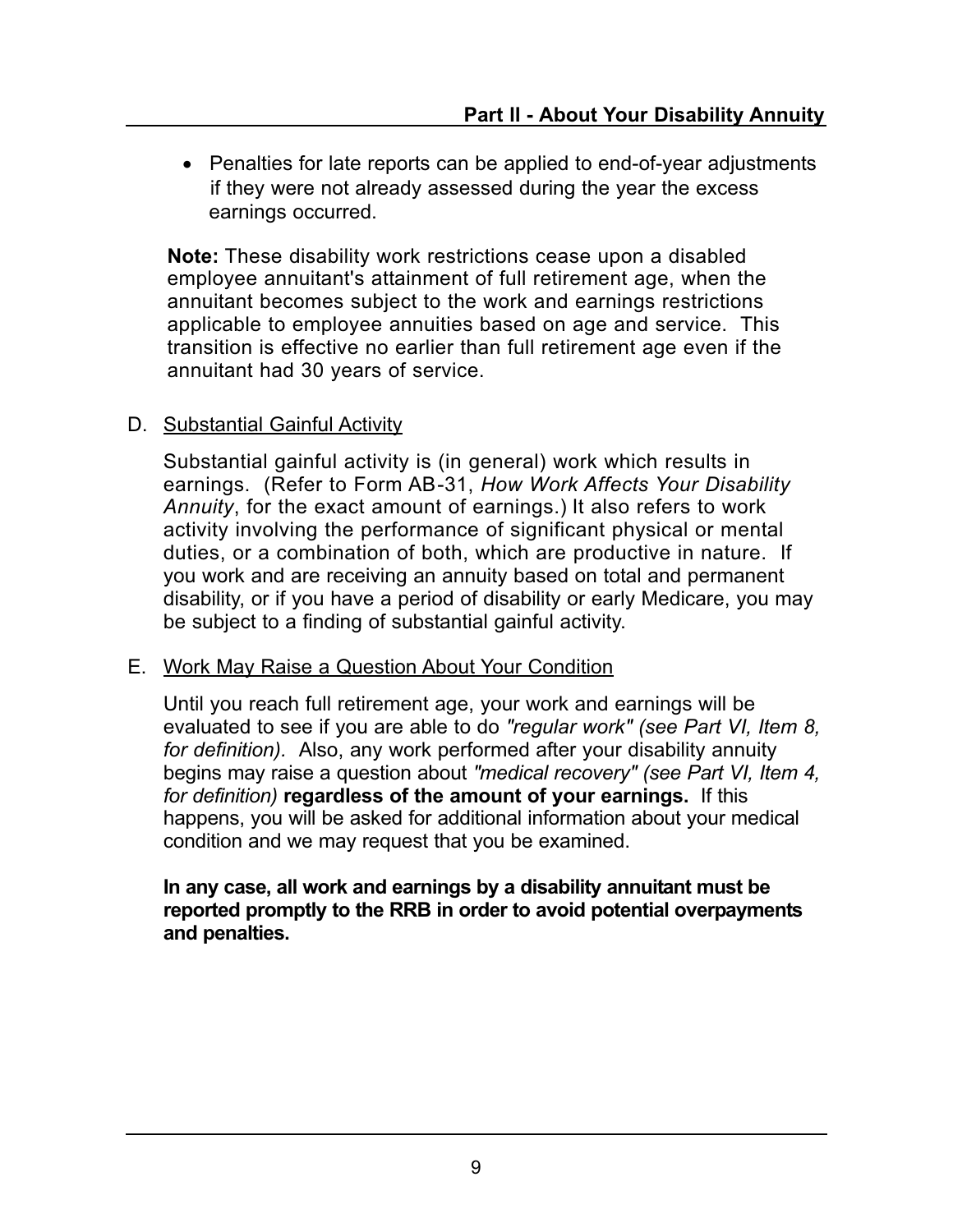## **Part ll - About Your Disability Annuity**

#### **Chapter 11 - A Conviction Due to a Criminal Offense Can Affect Your Annuity**

The amount of your annuity may be affected if you are:

- convicted due to a criminal offense which was committed **after October 19, 1980,** or
- imprisoned or confined due to a criminal offense.

*See Part VI, Item 2, for definition of "Confinement (or Imprisonment)."* 

## **Chapter 12 - When Your Disability Annuity Could End**

A. At Full Retirement Age

At full retirement age, your entitlement to a disability annuity payment ends and your entitlement to an age-and-service annuity begins. This means that your entitlement to annuity payments is no longer affected by the restrictions that apply to disability annuitants as described in this booklet. However, your annuity is still subject to the restrictions discussed in booklet RB-1, *Employee Annuity,* for age-and-service annuitants. If you do not have a copy of this booklet, you should request one.

#### B. Before Full Retirement Age

Entitlement to disability annuity payments ends effective with the earliest of:

- the last day of the month before the month in which your death occurs, or
- $\bullet$  the last day of the 2<sup>nd</sup> month after the month in which disability ends..

Disability ends if:

- you *"medically recover" (see Part VI, Item 4, for definition)* so that you are able to work, or
- you return to work and hold a job whether or not there has been any substantial improvement in your condition *(see Part VI, Item 10, Trial Work Period).*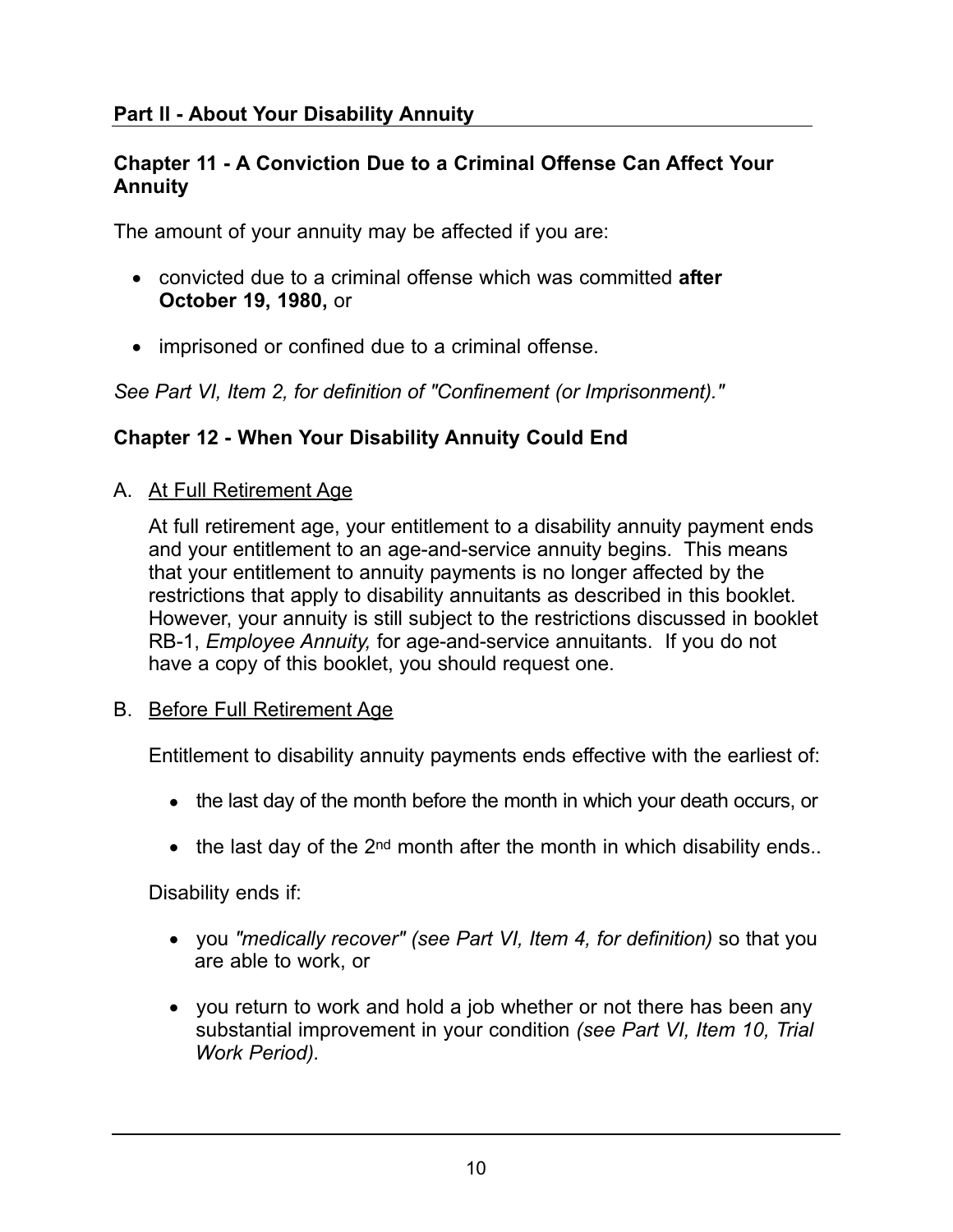# **Chapter 13 - How a Period of Disability ("Disability Freeze") Can Help You**

A period of disability protects your earnings record so that the time you are severely disabled will not count against you or your surviving dependents when the amount of monthly benefits is computed.

Although the period of disability is not a monthly cash benefit in itself, it provides that all or part of the entire Tier I portion of your annuity will be taxed in the same manner as a social security benefit. It also may provide the following:

- An increase in the amount of your monthly annuity payments.
- Including your dependents in the amount of your annuity payments.
- An increase in the amount of the monthly benefits payable to your surviving dependents.
- Early Medicare coverage for you.

## **Chapter 14 - Eligibility Requirements for a Period of Disability ("Disability Freeze")**

To receive a period of disability, you must meet three requirements:

- 1. A disability requirement, and
- 2. an earnings requirement, and
- 3. a waiting period requirement for early Medicare.

## A. Disability Requirement Defined

To meet this requirement, you must either:

● have a *"permanent medical condition" (see Part VI, Item 5, for definition)* that prevents you from performing **any** *"substantial gainful work" (see Part VI, Item 9, for definition)* **or**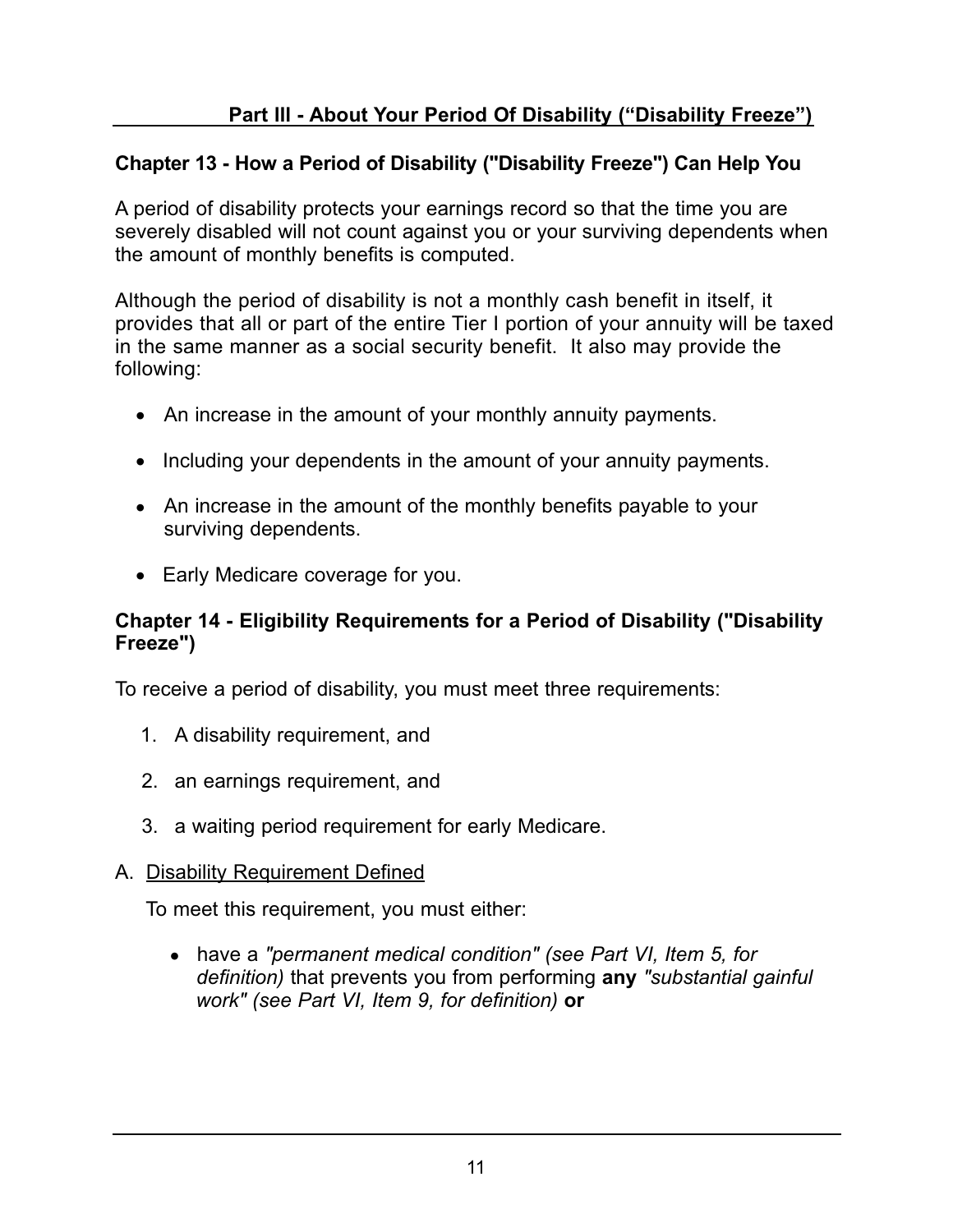## **Part lll - About Your Period Of Disability ("Disability Freeze")**

● be at least age 55 and unable, due to *"blindness" (see Part VI, Item 1, for definition),* to perform the substantial gainful work you used to do with some regularity over a period of time.

#### B. Earnings Requirement Defined

To meet the earnings requirement, you must meet one of the following conditions:

- *If your disability began at age 31 or later and there was no prior period of disability before age 31, you must meet two provisions.* 
	- 1. You must have earned social security or railroad retirement work credits for each year after the later of either 1950, or age 21 up to the year disability began **and**
	- 2. you must also have earned credit for 20 calendar quarters of social security or railroad retirement work during a 40-quarter period ending in or after the quarter in which disability began.

**Exception:** If you are under age 62 and have less than 120 months of service but at least 60 months of service that were earned after 1995, you must have earned credit for 20 calendar quarters of coverage of social security or railroad work in the 10 years immediately preceding the onset of disability.

- *If your disability began at age 31 or later, but there was a prior period of disability before age 31*, you must have earned social security or railroad retirement work credits for at least half of the calendar quarters beginning with the first quarter after age 21 and ending with the quarter in which you again became disabled. The number of calendar quarters for which you earned social security or railroad retirement work credits in this period cannot be less than 6.
- *If your disability began between ages 24 and 31,* you must have earned social security or railroad retirement work credits for at least half of the calendar quarters beginning with the first quarter after age 21 and ending with the quarter in which disability began. The number of calendar quarters for which you earned social security work credits in this period cannot be less than 6.

**Note:** If you are at least age 55 and meet the definition of *"blindness" (see Part VI, Item 1, for definition),* you do not have to meet the earnings requirement.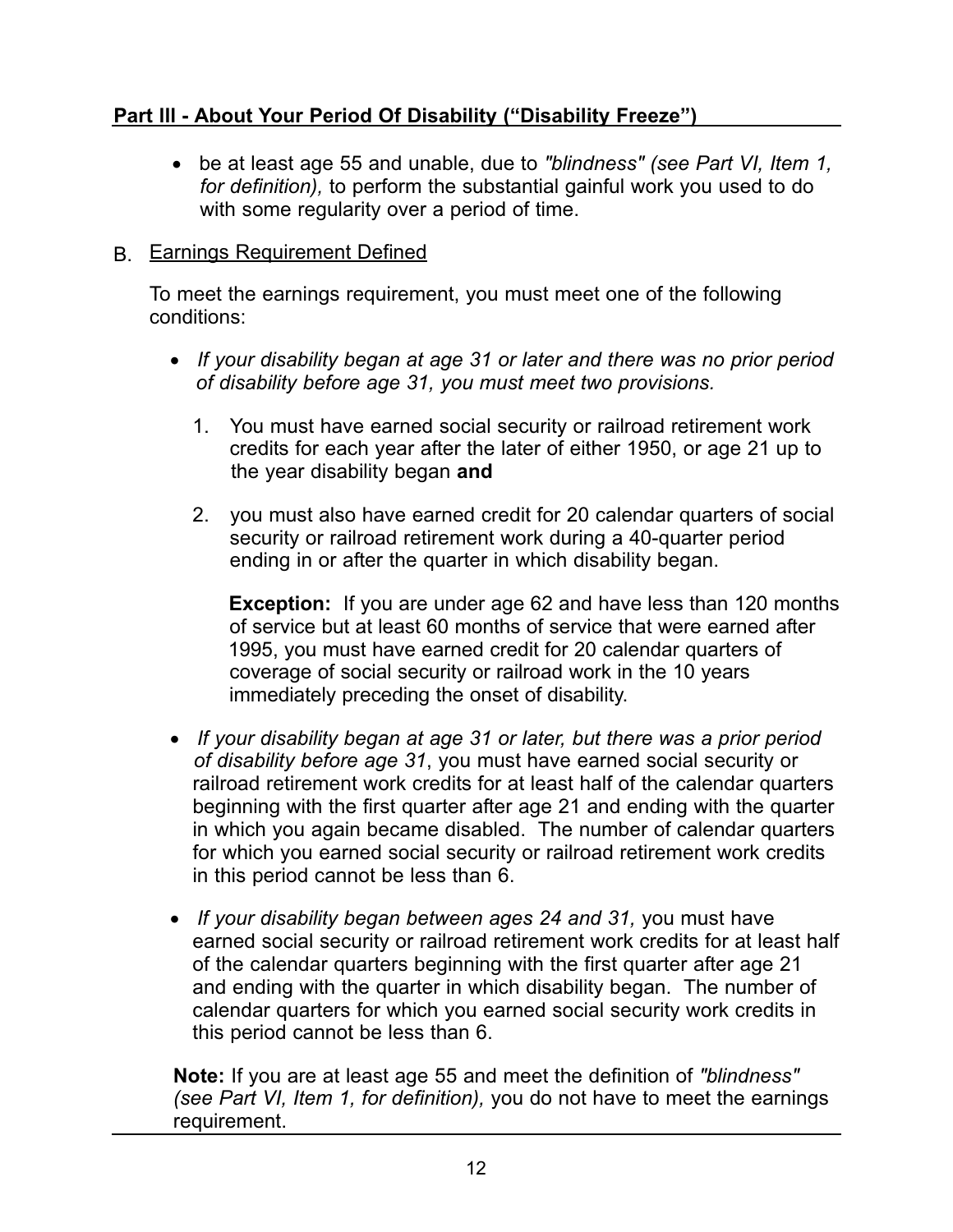## C. Waiting Period Requirement for Early Medicare Defined

To meet this requirement, you must be permanently disabled for at least 5 full calendar months after the date you meet both the disability and earnings requirement before a period of disability may be awarded. Therefore, the waiting period always starts on the first day of the 6<sup>th</sup> month following the month you are rated disabled.

A waiting period is not required if a previous period of disability ended within 5 years of the month the current freeze began.

In addition, if you are applying for a period of disability after the disabling condition has ended, the freeze may be awarded only if the application was filed before the earliest of:

- 12 months after the month age 65 is attained or
- 14 months after the month disability has ended.

## **Chapter 15 - When Your Period of Disability ("Disability Freeze") Can Begin**

The period of disability begins on the first day both the earnings and disability requirements are met. A period of disability cannot be awarded if all or part of the waiting period falls in or after the month *"full retirement age"* is attained *(see Part VI, Item 3, for definition).* 

The beginning date of a period of disability does not determine when basic railroad retirement disability annuity payments may begin. It does, however, determine when and if any increased payments may begin, and it also may affect the beginning date of early Medicare coverage.

## **Chapter 16 - When Your Period of Disability ("Disability Freeze") Could End**

A period of disability ends with the earliest of:

• The last day of the  $2^{nd}$  month after the month in which medical recovery occurs.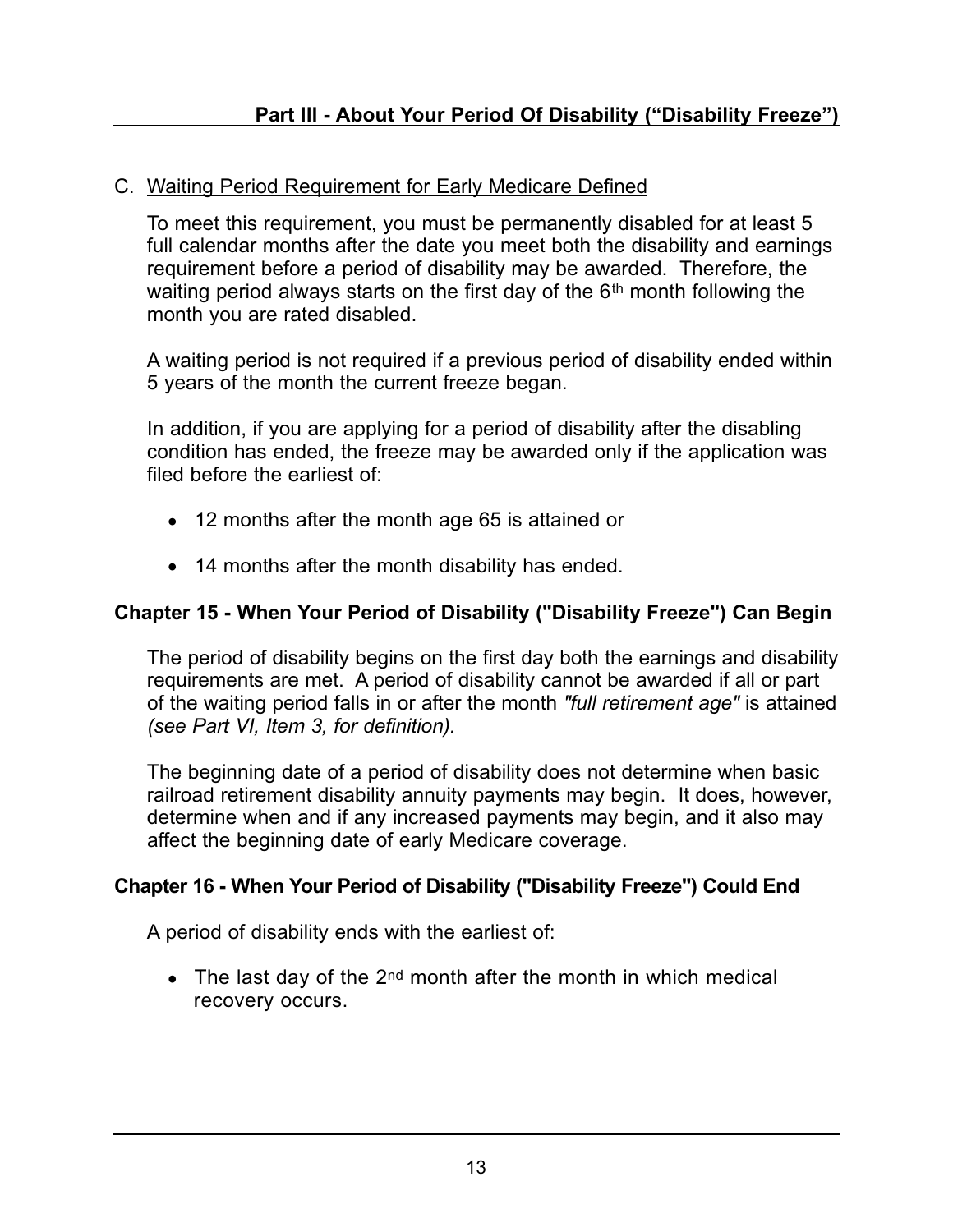## **Part lll - About Your Period Of Disability ("Disability Freeze")**

- The date determined by the RRB if you are doing or have done *"substantial gainful work" (see Part VI, Item 9, for definition)* since your period of disability began. (Also *see Part VI, Item 10, Trial Work Period.)*
- The last day of the month before the month full retirement age is attained.
- The last day of the month in which your death occurs.

The special ending date rules for cases involving substantial gainful work are not covered in this booklet due to their complexity. If you have any questions about them, contact the nearest field office of the RRB.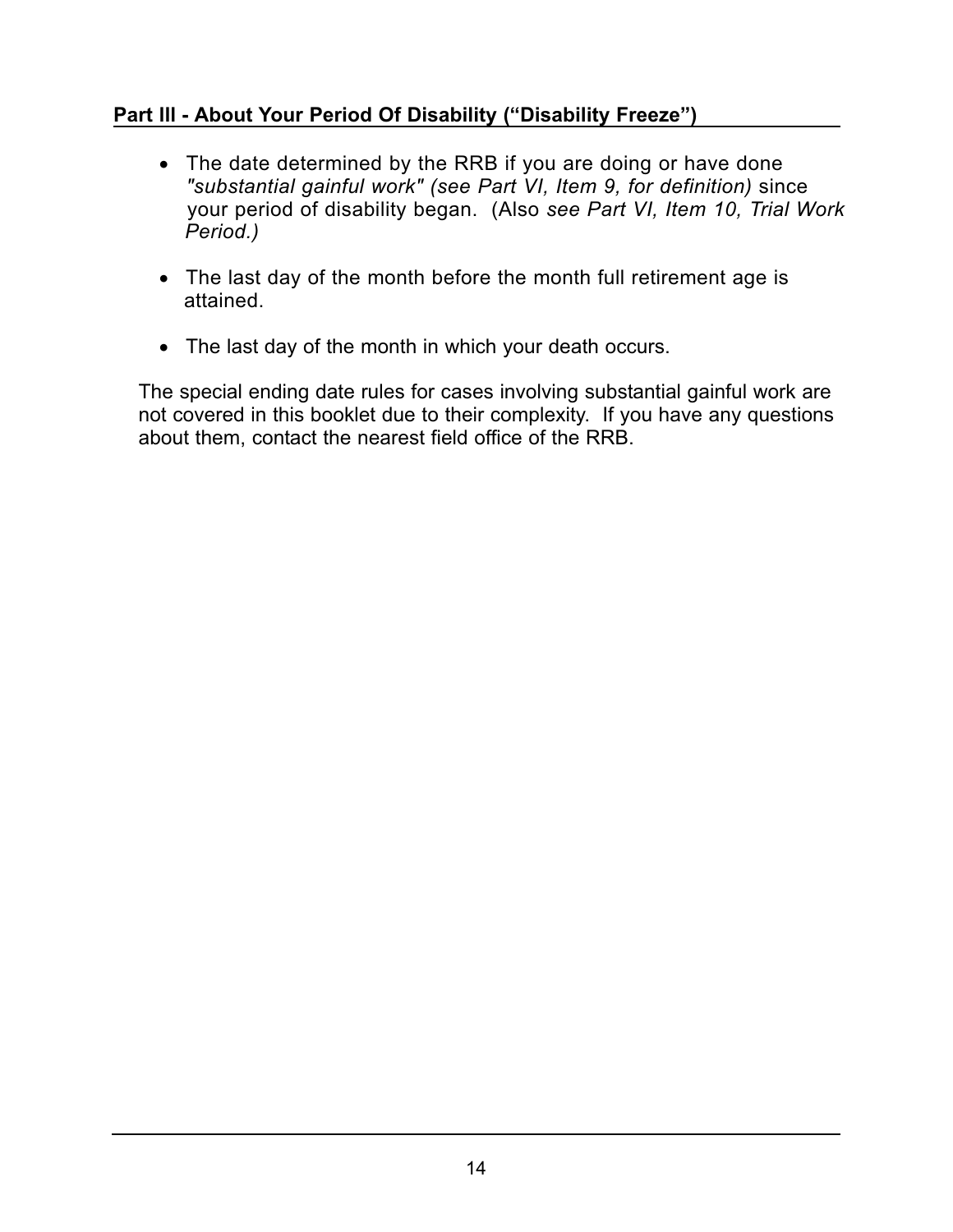## **Chapter 17 - Types of Medicare Coverage**

Medicare is a 2-part Federal health insurance program for people age 65 or older and certain disabled people. One part is Hospital insurance (also called Part A). The other part is Medical insurance (also called Part B).

Hospital insurance can help pay for:

- medically necessary inpatient hospital care,
- inpatient care in a skilled nursing facility, and
- care in your home by a home health agency.

Medical insurance can help pay for:

- medically necessary doctors' services,
- outpatient hospital services,
- outpatient physical therapy and speech pathology services, and
- a number of other medical services and supplies that are not covered by the Hospital insurance part of Medicare.

If you are *"permanently disabled"* for any *"regular work" (see Part VI, Items 6 and 8, for definitions)* and receive a monthly retirement or disability annuity, early Medicare coverage may begin after a waiting period *(see Chapter 14 Section C, Waiting Period Requirement for Early Medicare Defined).* 

If you suffer from chronic renal disease, early Medicare coverage may begin after a 3-month waiting period. Contact the Social Security Administration for this coverage.

## **Chapter 18 - Eligibility Requirements for Early Medicare**

A. General

To receive Medicare coverage before age 65, an age-and-service annuitant or a disability annuitant must have a period of disability *(see Part III).*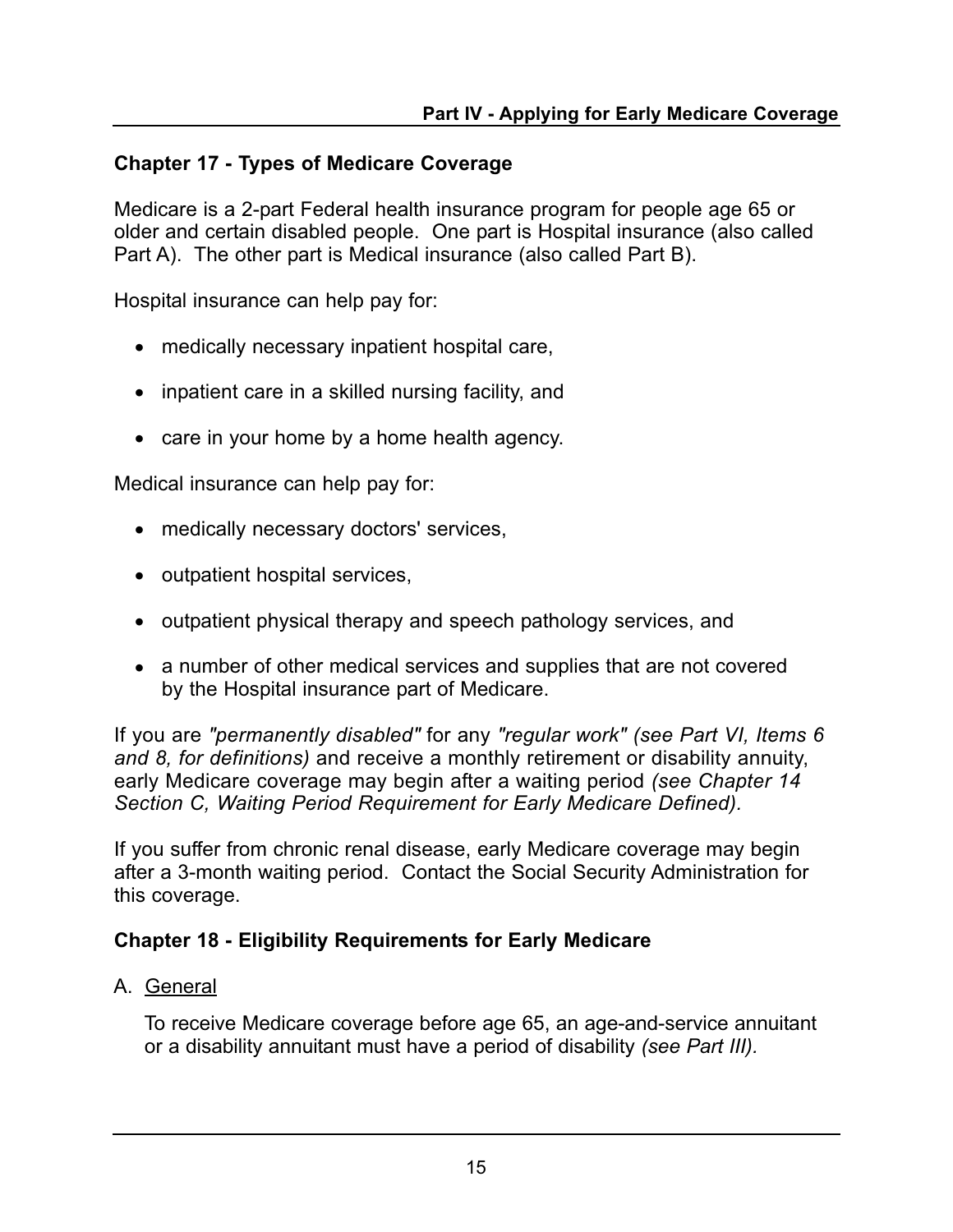#### **Part IV - Applying for Early Medicare Coverage**

## B. Special Provision for Occupational Disability Annuitants

If you receive an occupational disability annuity and could not meet the disability requirements for a period of disability when your annuity began, you may qualify for early Medicare coverage at a later date if:

- your condition becomes more severe and you meet the period of disability requirement, or
- you did not meet the period of disability earnings requirement when you met the period of disability requirement, but you met the earnings requirement on the date your annuity began.

## C. Special Provisions for Federal Employment After December 1982

If you meet the disability requirement for a period of disability but cannot meet the earnings requirement because you did not have enough social security or railroad retirement work credits, Federal employment beginning January 1983 may be counted toward meeting the earnings requirement to establish entitlement to Medicare.

## **Chapter 19 - When Your Early Medicare Can Begin**

## A. If You Have a Period of Disability

Your Medicare coverage will begin the latest of:

- the 25<sup>th</sup> month you are entitled to retirement or disability benefits, or
- $\bullet$  the 30<sup>th</sup> month after your disability began.

## B. If You Meet the Special Provision for Occupational Disability Annuitants

Your Medicare coverage will begin the 30<sup>th</sup> month after you have met the period of disability requirement **and** been entitled to an occupational disability annuity.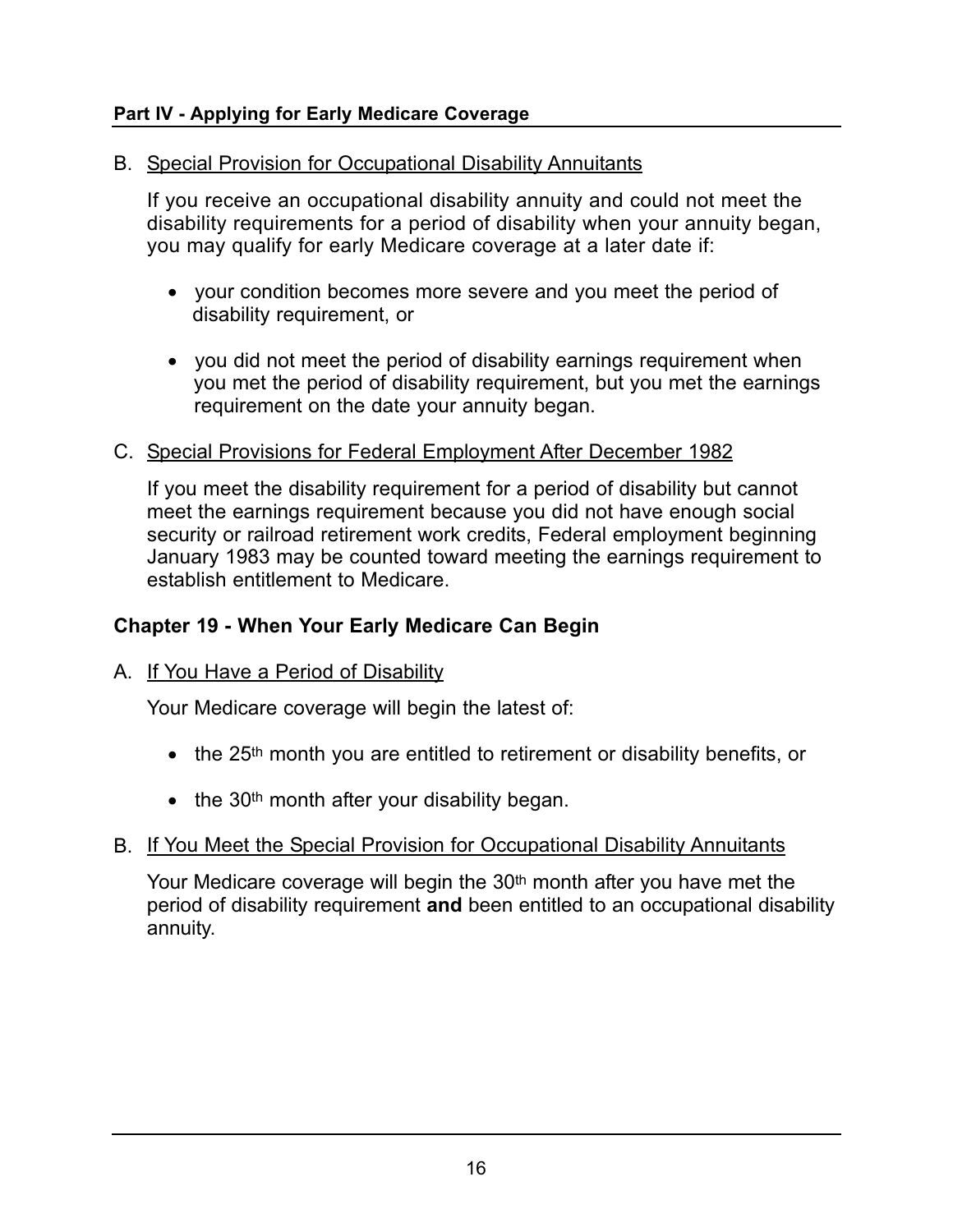#### C. If You Meet the Special Provision for Federal Employment after December 1982

Your Medicare coverage will begin the latest of:

- the 25<sup>th</sup> month you are entitled to retirement or disability benefits, or
- $\bullet$  the 30<sup>th</sup> month after you have met both the period of disability requirement and the period of disability earnings requirement, using Federal employment.

**Note:** Months you were previously entitled to an annuity or a period of disability may be counted toward the calendar month requirements above, provided the current annuity or period of disability begins within 5 years of the month the previous annuity or period of disability ended.

## **Chapter 20 - When Your Early Medicare Could End**

A. Medical Recovery

If it is determined that your condition has improved and that you are medically able to work *(see Part VI, Item 4, for definition),* your Medicare coverage will end. This is true whether or not you have actually worked. When this happens, your early Medicare coverage ends with the latest of:

- $\bullet$  the last day of the 2<sup>nd</sup> month after the month in which medical recovery occurs, or
- the last day of the month after the month in which you were notified in writing that your disability ended.

## B. <u>Work</u>

If you are working, or have worked since your coverage began, your early Medicare coverage may end. This is true even though your medical condition may not have improved. Unless medical recovery occurs first, your early Medicare coverage ends with the earlier of:

- the last day of the 24<sup>th</sup> month after you have completed a "trial work" *period" (see Part VI, Item 10, for definition)* and it is determined you performed *"substantial gainful work" (see Part VI, Item 9, for definition), or*
- the last day of the month in which your death occurs.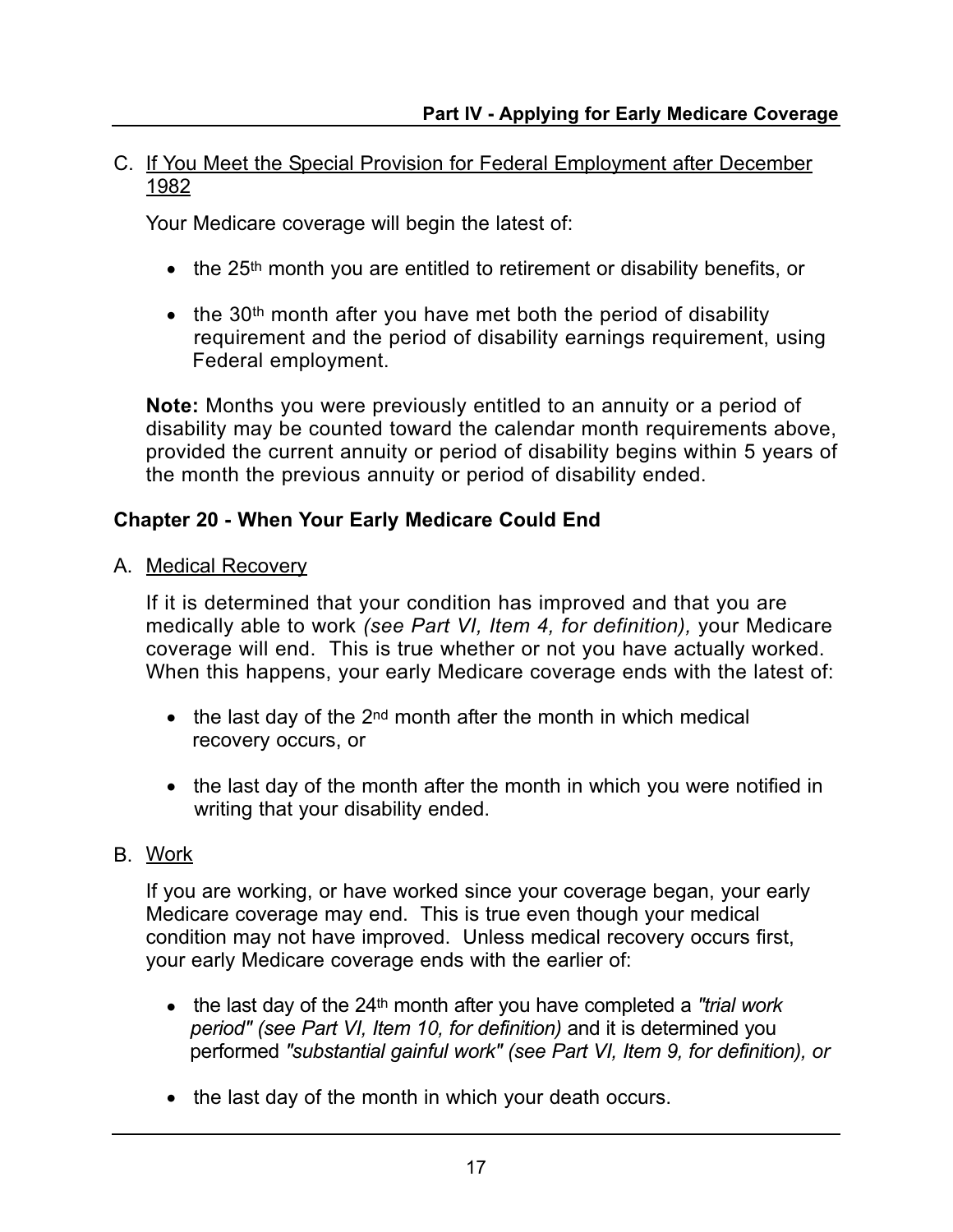### **Chapter 21 - Enrollment for Early Medicare**

As soon as you are determined to be eligible for Medicare, you will automatically be enrolled for Hospital insurance coverage (Part A). You pay nothing for this coverage. You will also be automatically enrolled for Medical insurance coverage (Part B). You will have to pay a monthly premium for Part B. If you receive an annuity, the premium will usually be deducted from your monthly annuity rate. If you later choose not to receive Part B coverage, you must notify the Railroad Retirement Board.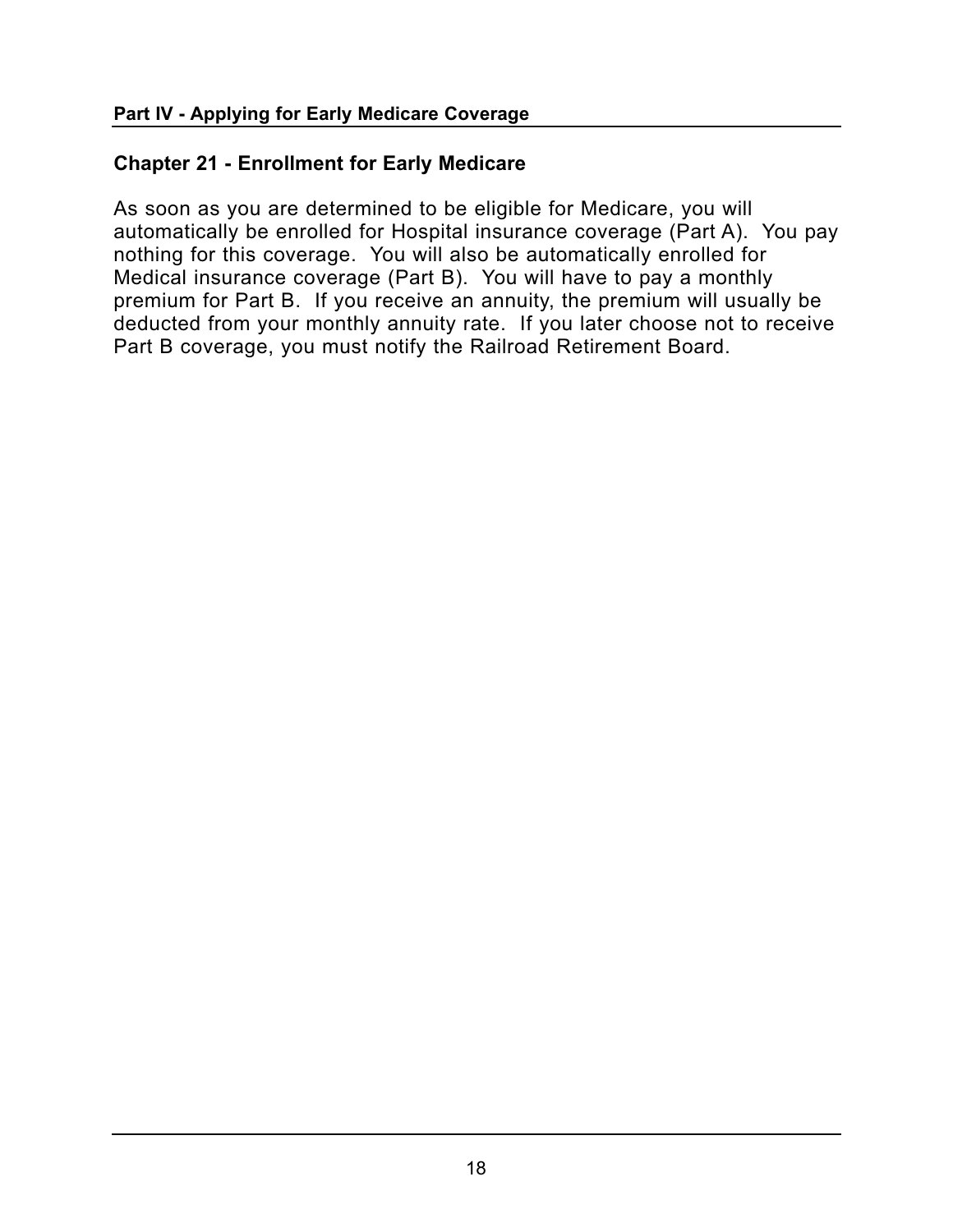## **Chapter 22 - Relinquishment of Rights**

Relinquishment of rights is when an applicant relinquishes all seniority or other rights he or she may have to return to work for any railroad employer. The relinquishment of rights only affects the benefits under the Railroad Retirement Act (RRA). The relinquishment of rights does not bind the railroad should the employer choose to provide certain employee benefits (i.e., health insurance, an employee buyout) after the employee stops working.

In order to receive an annuity, an age and service annuitant must relinquish his or her rights to return to railroad work, however, a disability annuitant is not required to do so in order to receive a disability annuity.

A supplemental annuity is not payable to a disabled annuitant nor is a spouse annuity payable to the spouse of a disabled annuitant unless the annuitant has relinquished his or her rights to return to work for a railroad employer. To address this requirement, a disability annuitant who files a Form AA-1d, *Application for Determination of Employee's Disability*, authorizes the RRB to automatically relinquish his or her rights at the appropriate time - either at attainment of FRA or before attaining FRA when:

- the disabled annuitant becomes eligible for a supplemental annuity, or,
- the spouse of the disability annuitant becomes eligible for a spouse annuity; or,
- the disability annuity is denied, the employee is eligible for a reduced age annuity, and the employee indicates on the Form AA-1, *Application for Employee Annuity,* that he or she would accept a reduced age and service annuity**.**

If an applicant for a disability annuity, or a disabled annuitant, does not want the Railroad Retirement Board (RRB) to automatically relinquish his or her rights, then he or she must submit a written statement revoking the RRB's authority to do so. Such revocation must be received by the RRB *before* the automatic relinquishment of rights is triggered by the occurrence of one of the above events.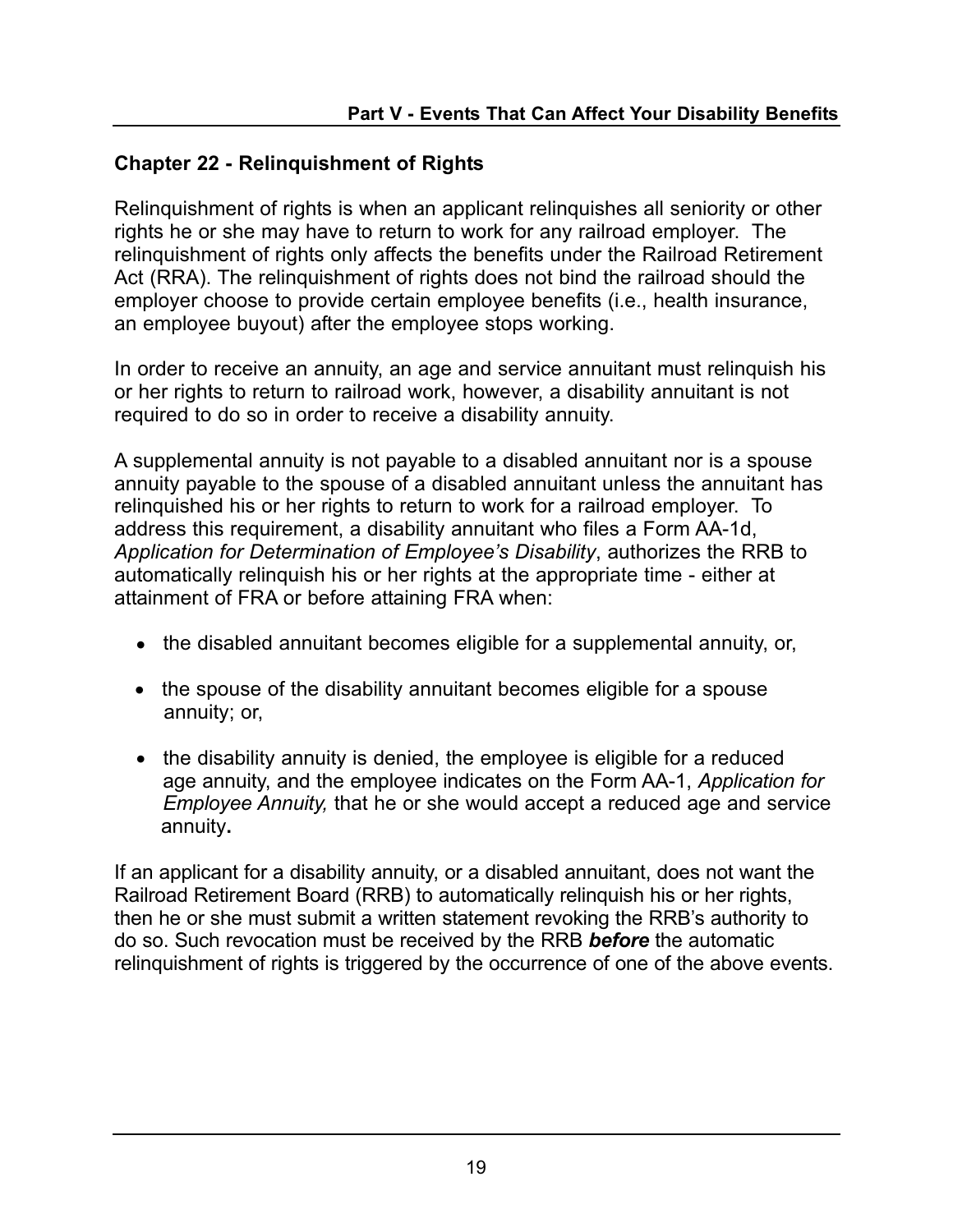## **Chapter 23 - Events You Must Report**

This chapter describes the different events that will affect your disability benefits. You should be aware of these different events and notify us immediately if any of them apply to you.

The events you should report can affect all of the following:

- The amount of your monthly payment.
- The total amount which can be paid to you during the year.
- Whether you can continue to be paid at all.
- Whether your period of disability and/or early Medicare coverage can continue.

Keep this booklet handy and refer to this part occasionally to see if you need to report any event to the Railroad Retirement Board (RRB).

The following events must be **promptly** reported to the RRB:

- If you perform **any** work, including self-employment, regardless how much you earn.
- If your condition improves, or your doctor tells you that you are able to work.
- If you begin to receive worker's compensation payments or any other public benefit based on disability, or if the amount of these payments change.
- If you are convicted due to a criminal offense.

These events must be reported in addition to any other events you must report described in booklet RB-1, *Age and Service Employee Annuity.* 

**In any situation, the rule of thumb is "If in doubt–report." The field office can advise how a particular event would affect your benefits, and in many cases, they can handle it at the field office.**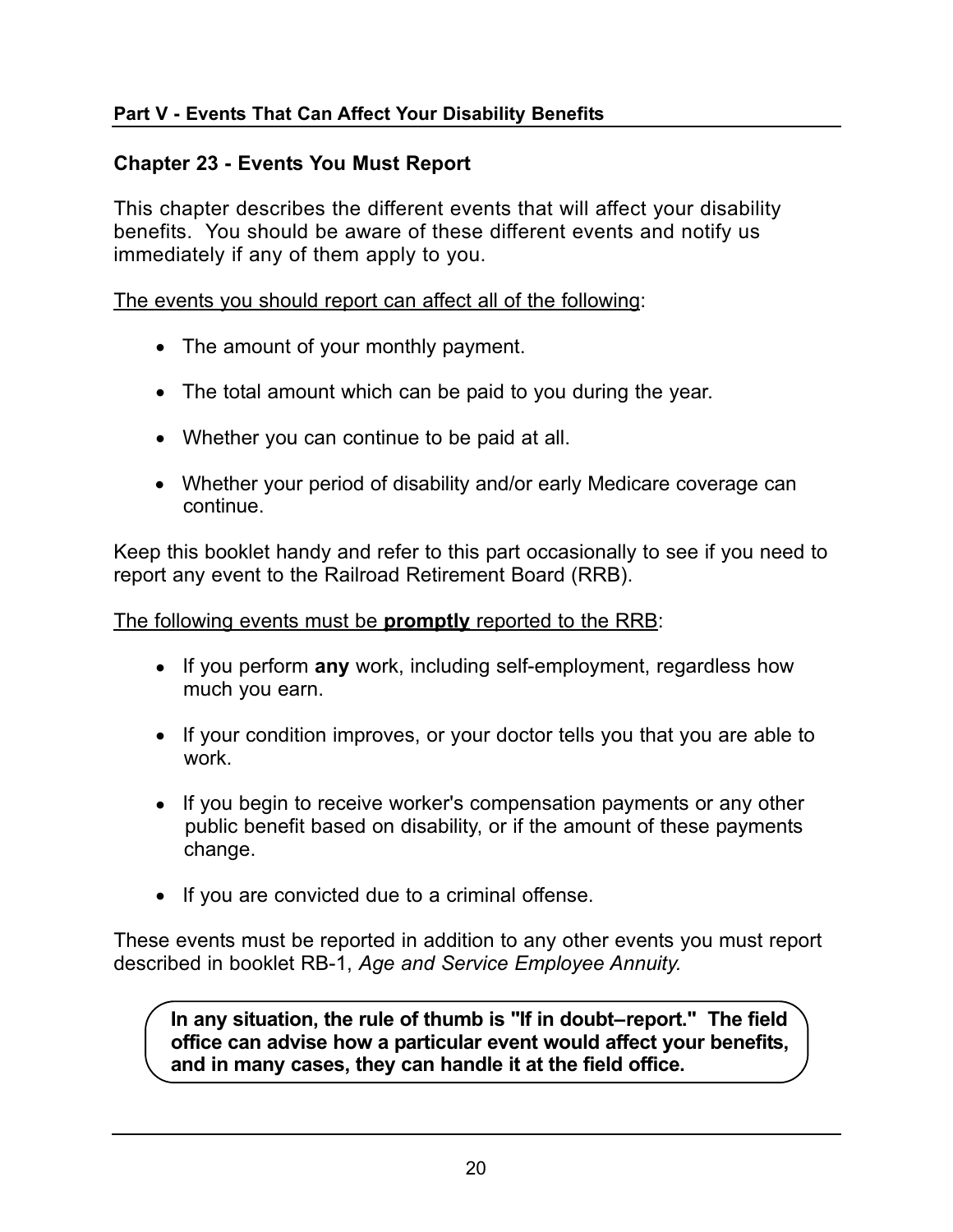## **Chapter 24 - How to Report an Event**

If at any time after you have completed your application you find that one of the conditions previously described in Chapter 23 applies to you, immediately notify the RRB in writing. The notice should be sent to the RRB field office at the address shown on the receipt for your application. However, if you wish, you may also call or visit that office.

When you report an event, be sure to include the following:

- Your railroad retirement claim number, which is shown at the top of your application receipt, **and**
- your name (or the employee's name if you are reporting an event for the employee), **and**
- a clear explanation of what event you are reporting, **and**
- the exact date (month, day, year) that the event occurred, **and**
- your address and daytime telephone number.

If you are reporting work, it is important that you **also** furnish:

- $\bullet$  the kind of work you are doing,
- the name and address of your employer,
- how much you expect to earn each month,
- the period of time you expect to work,
- how many hours per week you work, and
- any disability-related work expenses.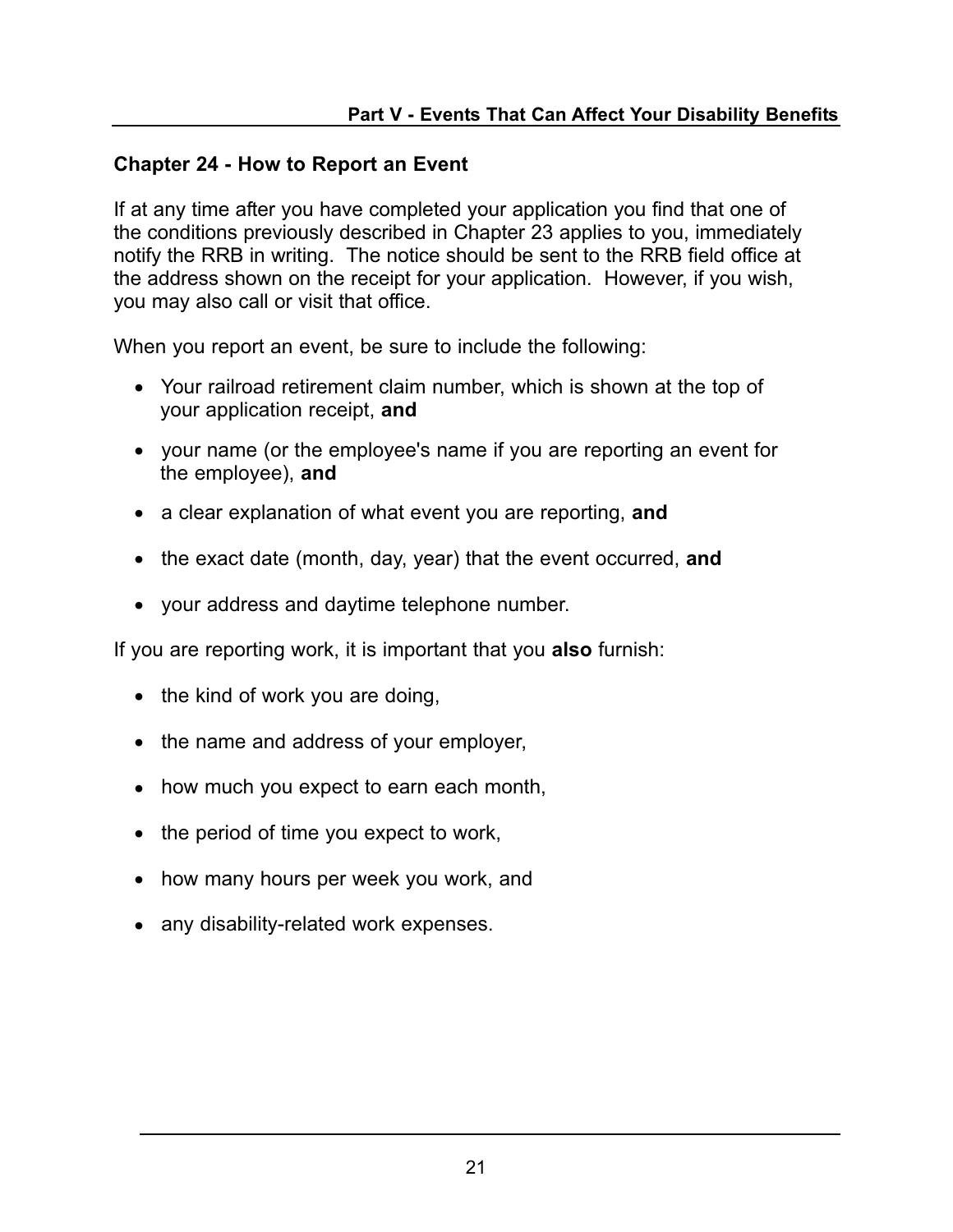## **Chapter 25 - Special Railroad Retirement Board Terms Defined**

The following are definitions of certain terms used throughout the booklet.

- 1. **Blindness -** To meet the definition of blindness your:
	- eyesight must be no better than 20/200 in the better eye with the best correction, **or**
	- visual fields in both eyes must be severely restricted.
- 2. **Confinement** (or Imprisonment) To be under a sentence of confinement or imprisonment means confinement to a jail, prison, or other penal institution or correctional facility. This includes any facility that is under the control and jurisdiction of a penal system, or any facility in which a person may be confined. This also includes hospitals, institutions, and halfway houses that are used as a place of confinement. A person under a sentence of confinement to any of these facilities is considered confined even though he or she may go outside the facility to work, attend school, or for some other reason.

**Note:** A prisoner who is released on parole or because the sentence has ended or has been suspended or overturned, is **no longer** considered to be confined or imprisoned.

3. **Full Retirement Age -** The age at which you can receive a full Tier I benefit, unreduced for early retirement. The following chart details your full retirement age.

| If your date of birth is  | then your Full Retirement Age is |
|---------------------------|----------------------------------|
| Before 1-2-1938           | 65                               |
| 1-2-1938 through 1-1-1939 | 65 and 2 months                  |
| 1-2-1939 through 1-1-1940 | 65 and 4 months                  |
| 1-2-1940 through 1-1-1941 | 65 and 6 months                  |
| 1-2-1941 through 1-1-1942 | 65 and 8 months                  |
| 1-2-1942 through 1-1-1943 | 65 and 10 months                 |
| 1-2-1943 through 1-1-1955 | 66                               |
| 1-2-1955 through 1-1-1956 | 66 and 2 months                  |
| 1-2-1956 through 1-1-1957 | 66 and 4 months                  |
| 1-2-1957 through 1-1-1958 | 66 and 6 months                  |
| 1-2-1958 through 1-1-1959 | 66 and 8 months                  |
| 1-2-1959 through 1-1-1960 | 66 and 10 months                 |
| 1-2-1960 and later        | 67                               |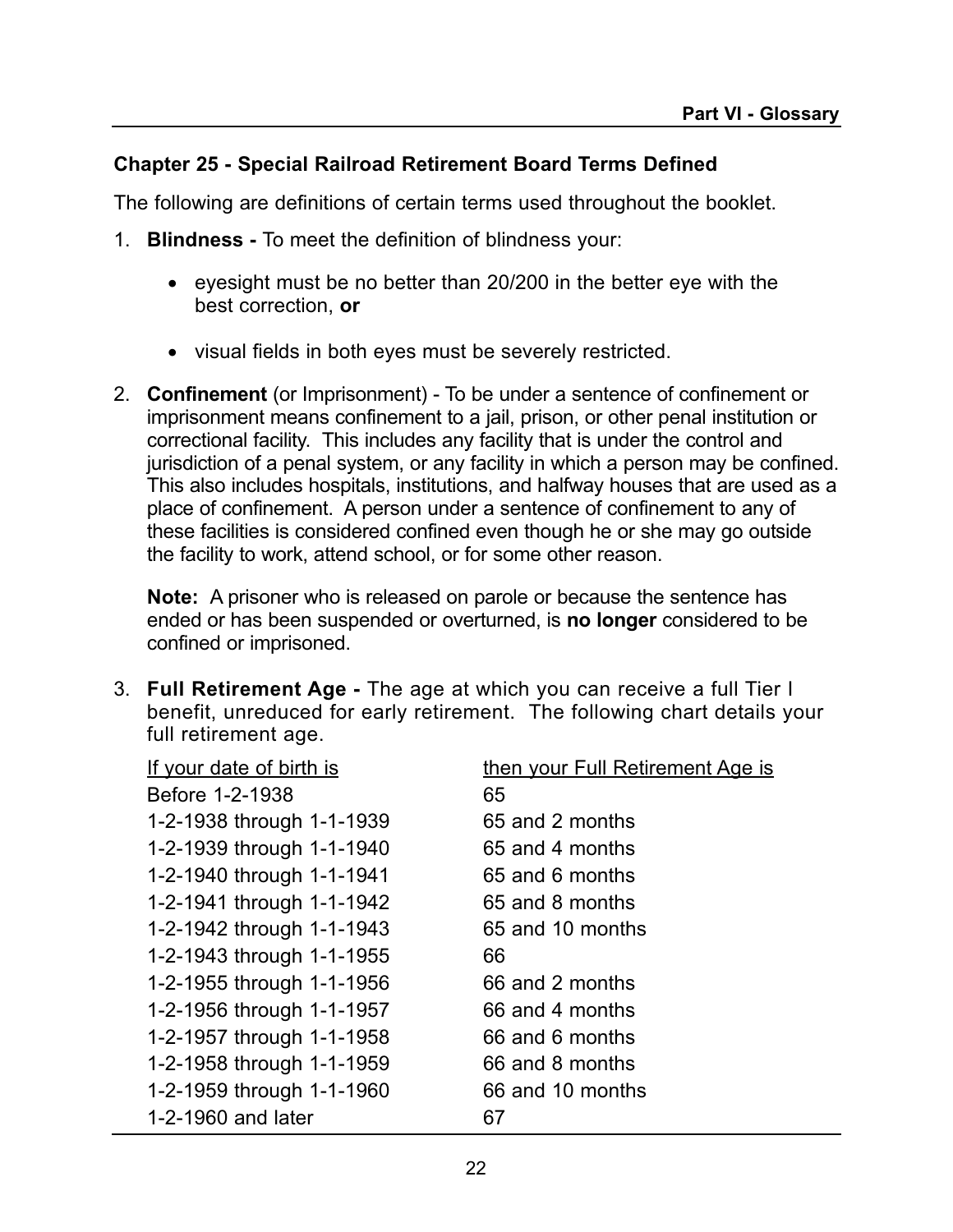- 4. **Medical Recovery -** A person has medically recovered from disability if, based on medical evidence or demonstration by the individual, it is determined that the individual is able to return to regular work, substantial gainful work, or work in the individual's regular railroad occupation or a similar occupation. Also see *Regular Work* and *Substantial Gainful Work.*
- 5. **Permanent Medical Condition -** A permanent medical condition is a medically determinable mental or physical condition or impairment which has lasted, or is expected to last, for a continuous period of at least 12 months, or is expected to result in death.
- 6. **Permanently Disabled -** To be permanently disabled, you must have a permanent medical condition that prevents you from working. Also see *Permanent Medical Condition.*

Several unrelated conditions that are not considered severely disabling in themselves can be combined and considered together to see if in this way they prevent work.

You are considered unable to work if your condition prevents you from performing basic work activities. These activities are those physical and/or mental abilities and aptitudes required to do most jobs, such as:

- walking, standing, sitting, lifting, pulling, pushing, reaching, carrying, or handling;
- seeing, hearing, and speaking;
- understanding, carrying out, and remembering simple instructions;
- using judgment;
- responding appropriately to supervision, co-workers, and usual work situations;
- dealing with changes in the work setting.

You will not be considered permanently disabled if you fail to follow treatment prescribed by your doctor that may restore your ability to work. However, you will not be penalized if the reason you did not follow prescribed treatment is acceptable to the RRB.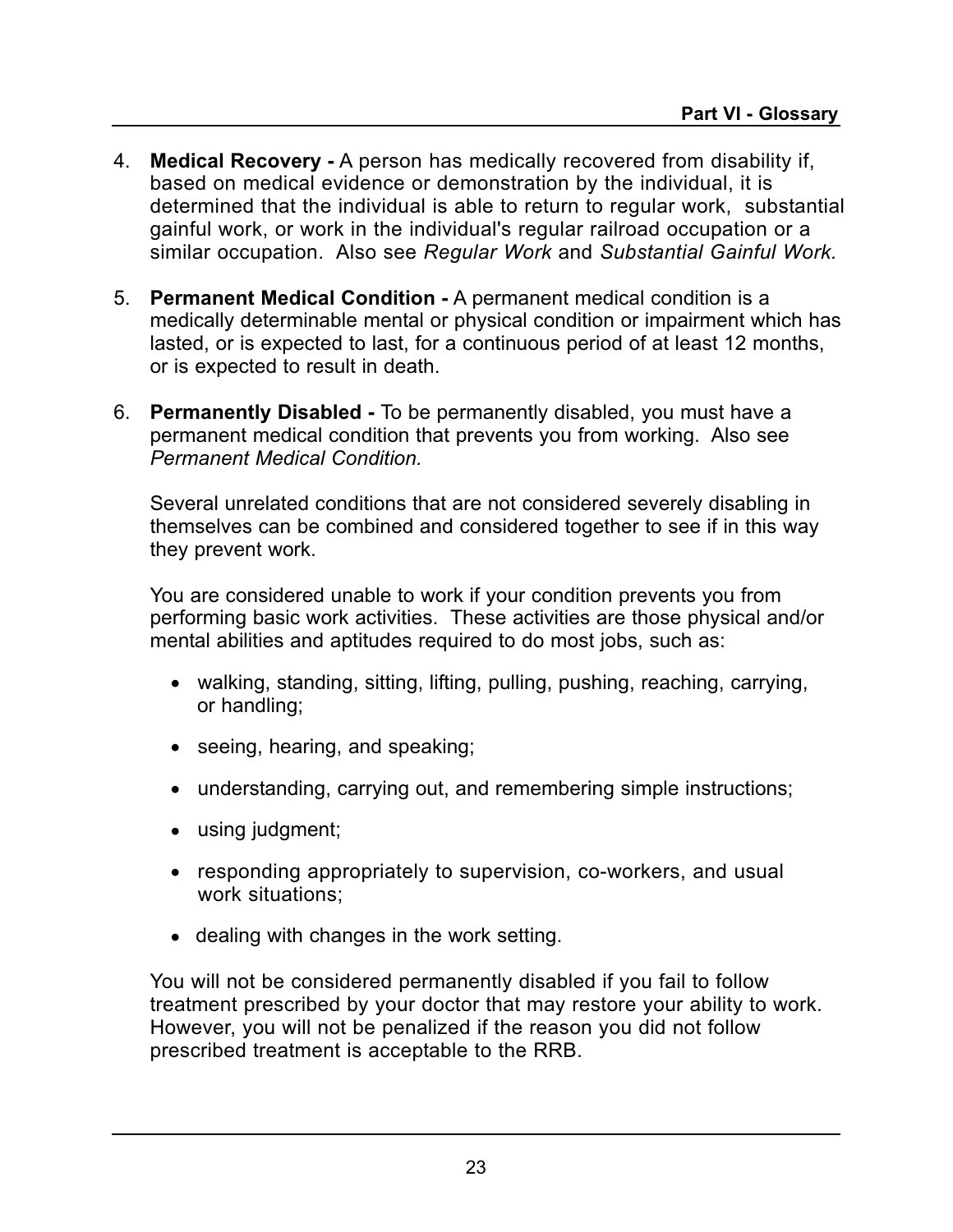#### **Part VI - Glossary**

7. **Regular Railroad Occupation -** Your regular railroad occupation is the one in which you worked in more months in the last 5 years before your disability began than in any other occupation during that time.

You may, instead, claim as your regular railroad occupation the one in which you worked in more than half of all the months you worked in the last 15 years before your disability began.

To be disabled for all work in your regular railroad occupation means that your condition prevents you from working in your regular job, although you may be able to do other kinds of work.

- 8. **Regular Work -** Regular work is the performance of the full range of material and substantial duties of any regular and gainful employment with any employer. Substantial duties are those that involve significant mental or physical activity even if they are only done part time. Gainful employment is work that is done for pay or profit, or is the kind that is usually done for pay or profit even if no profit is realized. Also see *Substantial Gainful Work.*
- 9. **Substantial Gainful Work -** This is any work generally done for pay or profit that involves performing significant physical or mental duties. Work may be considered substantial even if it is done part time. In evaluating work, consideration is given to job duties, skill, and experience required to do the job, in addition to pay. Although current work may pay less or may be different from previous work, a person may not necessarily be considered disabled. Also see *Regular Work.*
- 10. **Trial Work Period -** If you work after your disability benefits begin, you may receive a trial work period during which you may test without penalty your ability to work. A trial work period may last 9 months (not necessarily consecutive), in a 60-month period. In some cases, the trial work period can be extended. After the trial work period, we will decide whether you are still disabled.

You cannot qualify for a trial work period if you have medically recovered. Also see *Medical Recovery.* 

All of the rules for determining if you qualify for a trial work period are not covered in this booklet due to their complexity. If you have any questions about them, contact the nearest field office of the RRB.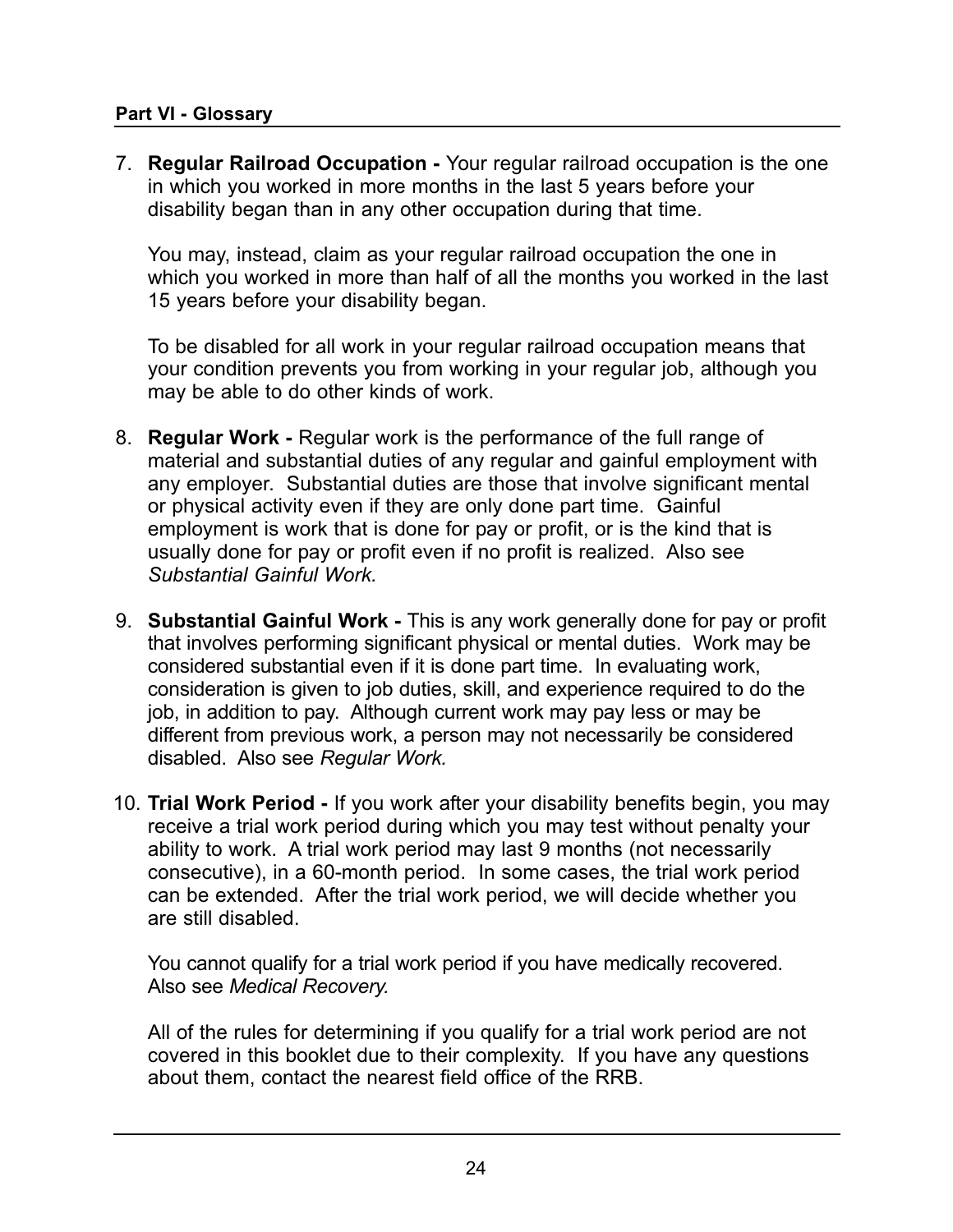11. **Impairment-Related Work Expenses -** These are special expenses you paid for items or services you needed in order to work (for example, attendance care, medical devices, equipment, prosthesis, or similar items or services). These expenses may be deductible from your monthly earnings.

Examples of expenses that would not be covered include: cost of a vehicle whether modified or not, routine physical examinations, allergy treatments, dental examinations, and opticians' services.

If you wish to deduct such expenses from your earnings, please contact the nearest office of the RRB.